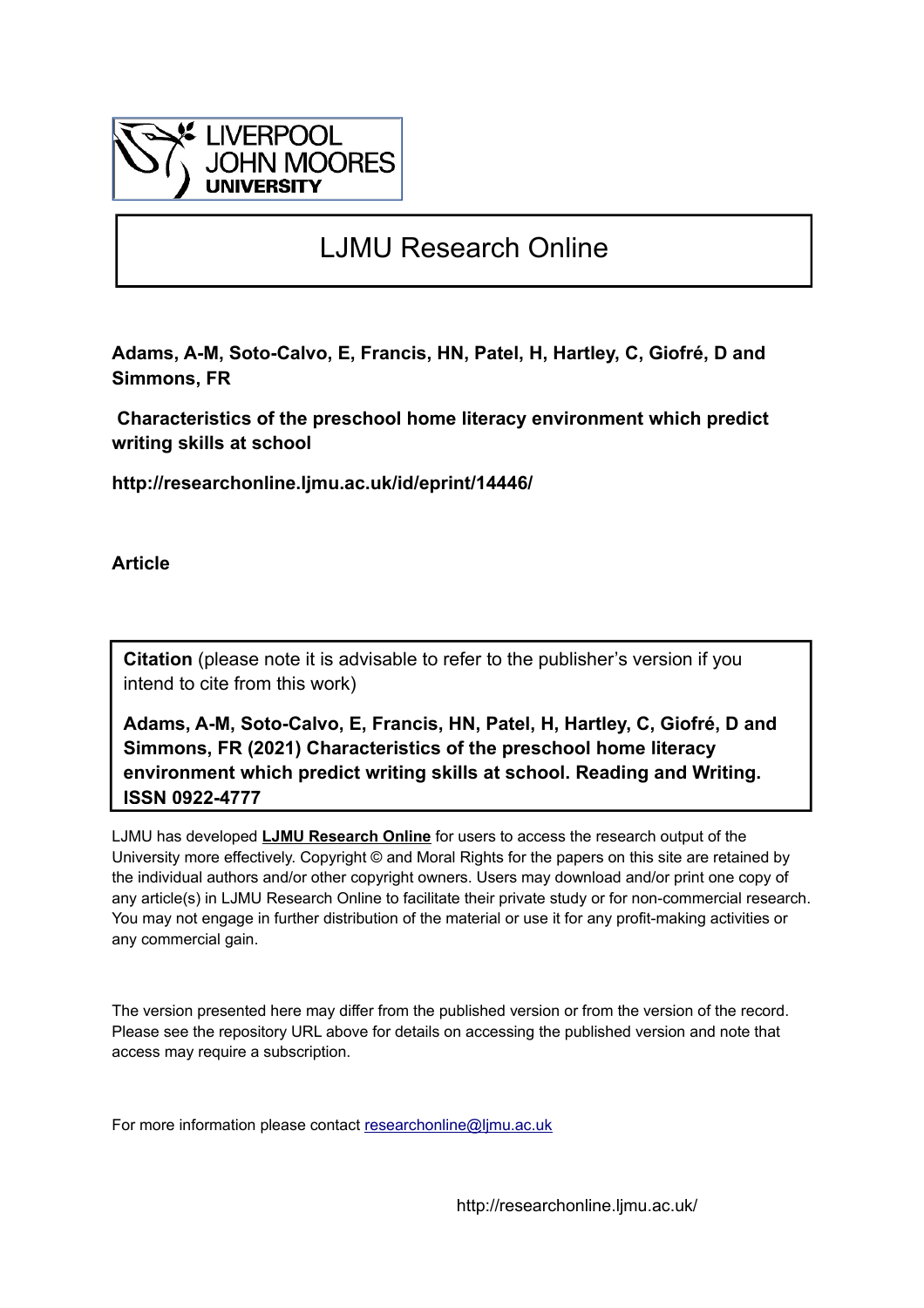

# **Characteristics of the preschool home literacy environmen[t](http://crossmark.crossref.org/dialog/?doi=10.1007/s11145-021-10133-w&domain=pdf)  which predict writing skills at school**

**Anne‑Marie Adams[1](http://orcid.org/0000-0002-7534-3388) · Elena Soto‑Calvo1 · Hannah N. Francis1 · Hannah Patel1 · Courtney Hartley1 · David Giofrè2 · Fiona R. Simmons1**

Accepted: 29 January 2021 © The Author(s) 2021

# **Abstract**

Aspects of the preschool home learning environment which may foster reading development have been identifed, although their relationships with spelling and writing remain unclear. The present study explored associations between the preschool home literacy environment (HLE), language and nonverbal abilities and children's spelling and writing skills measured two years later. A parental questionnaire recorded the reported frequency of pre-schoolers' code- and meaning-related home literacy experiences, alongside an index of book exposure. One hundred and twenty one children (60 female,  $M_{\text{age}}=6:7$ , SD=3.67 months) contributed data assessing their transcription skills, indexed by handwriting fuency and word spelling, and translation abilities, indexed by sentence generation and the ability to produce more extended text. Exploratory factor analyses confrmed distinct factors relating to the productivity and complexity of writing samples. Regression analyses revealed that the frequency of preschool code-related, letter-sound interactions explained signifcant variance in children's transcription skills at school, independently of earlier language and nonverbal abilities. In contrast, experiences in the preschool HLE were not related to the higher level writing skills of translation and text production. The implications of the fndings for our understanding of the cognitive and environmental factors associated with children's early writing development are discussed.

**Keywords** Preschool · Home literacy environment · Spelling · Writing

Part of the work was conducted whilst the author was at the School of Psychology, Liverpool John Moores University.

 $\boxtimes$  Anne-Marie Adams a.adams@ljmu.ac.uk

Fiona R. Simmons F.R.Simmons@ljmu.ac.uk

<sup>&</sup>lt;sup>1</sup> School of Psychology, Liverpool John Moores University, Liverpool, UK

<sup>&</sup>lt;sup>2</sup> Department of Educational Sciences, University of Genoa, Genova, Italy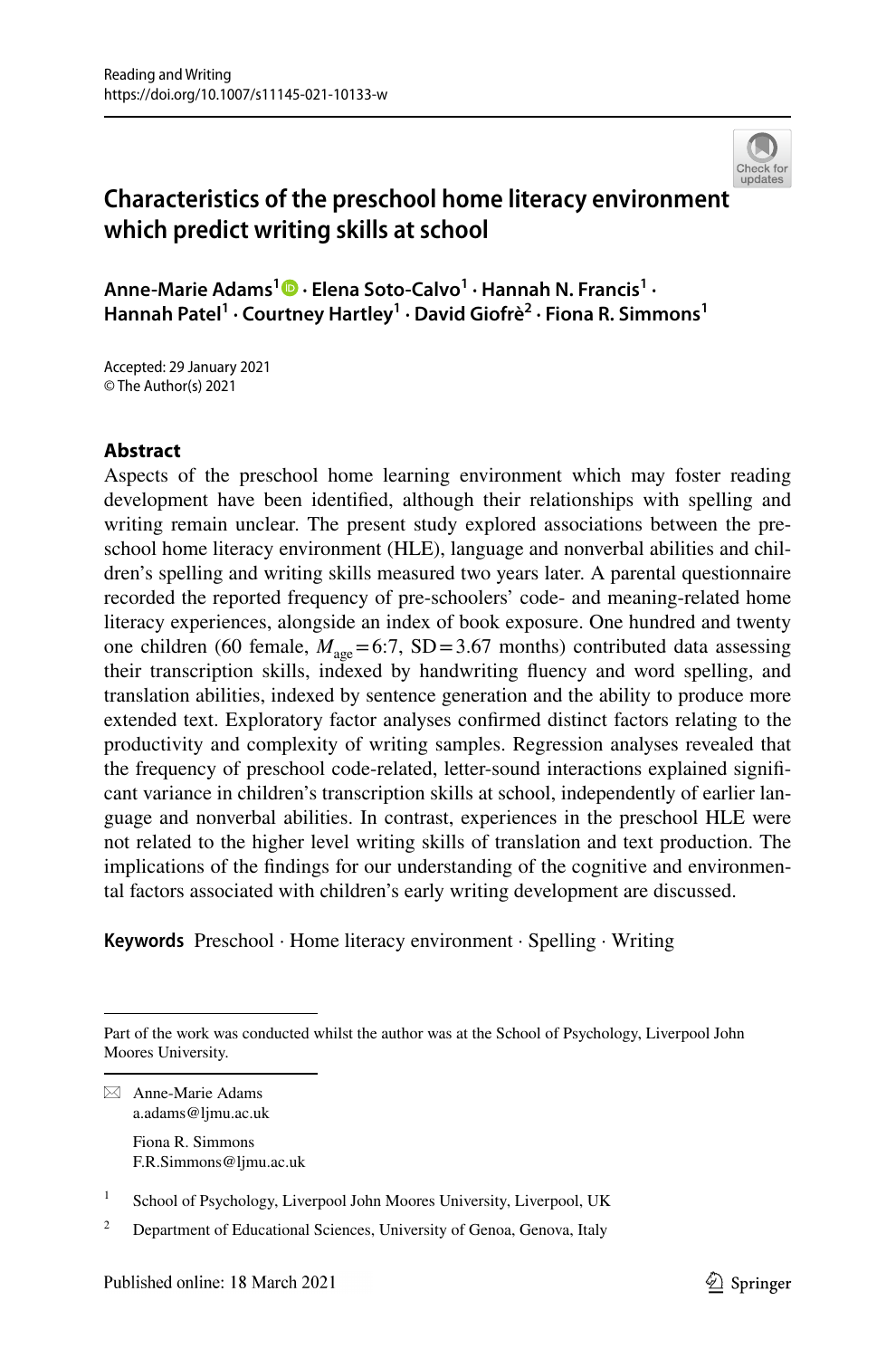#### **The home literacy environment and reading**

The preschool home environment includes many valuable and enjoyable opportunities for learning about literacy, potentially beneftting children's readiness to engage with the literacy curriculum (Niklas & Schneider,  $2017$ ) and future literacy development (de Jong & Leseman, [2001\)](#page-20-0). Critically, the preschool home literacy environment (HLE) encompasses a wide array of experiences with diferent experiences supporting the development of distinct literacy skills (see Sénéchal et al., [2017](#page-22-1) for an overview).

The task of capturing accurately the nature of the HLE is challenging, with issues related to terminology and methodology persisting. Studies have variously distinguished preschool experiences as formal or informal (Sénéchal & LeFevre, [2002\)](#page-22-2), 'inside out' or 'outside in' (Whitehurst & Lonigan, [1998\)](#page-23-0) and parental teaching or shared reading (Hood et al., [2008](#page-21-0)). Acknowledging the need for greater clarity and conformity in terminology, a recent review (Sénéchal et al., [2017](#page-22-1)) favoured the categorisation of code- and meaning-related experiences. Meaning-related experiences encompass activities focusing on the meaning of oral or written language, with the archetypal meaning-related experience being shared reading. Experiences categorised as code-related focus on the orthographic and phonological features of language. Drawing a child's attention to the initial letter of their name in print, perhaps also noting its sound, is an example of such an activity. Sénéchal and colleagues suggest that experiences categorised in this way bear diferential relationships with the development of reading and reading-related skills. To summarise, code-related experiences appear more closely connected to the development of skills important in word decoding, whereas meaning-related experiences appear not to be directly related to this skill, although they may bear an indirect association with reading comprehension through oral language skills (e.g., Hamilton et al., [2016](#page-21-1); Hood et al., [2008](#page-21-0); Manolitsis et al., [2013](#page-21-2); Martini & Sénéchal, [2012;](#page-22-3) Sénéchal, [2006](#page-22-4); Skwarchuk et al., [2014](#page-22-5)). However, not all the salient characteristics of the HLE may be adequately captured by this simple distinction. Krijnen et al. [\(2020](#page-21-3)) argued that experiences within the HLE might be distinguishable along two independent axes; one refecting the code and meaning distinction and another refecting the manner of engagement varying from playful exposure to direct teaching. Exploratory factor analysis fractionated meaning-related activities into two distinct factors: (1) those representing activities with a direct teaching element, and (2) those including activities focused around playful exposure. Code-related activities did not though fractionate into separate teaching and exposure subscales.

# **Spelling and writing**

The body of work exploring the development of reading skills dwarfs that relating to the development of spelling and writing skills. Nevertheless, important strides are being made towards understanding the trajectory of spelling and writing development and factors which underpin individual diferences in their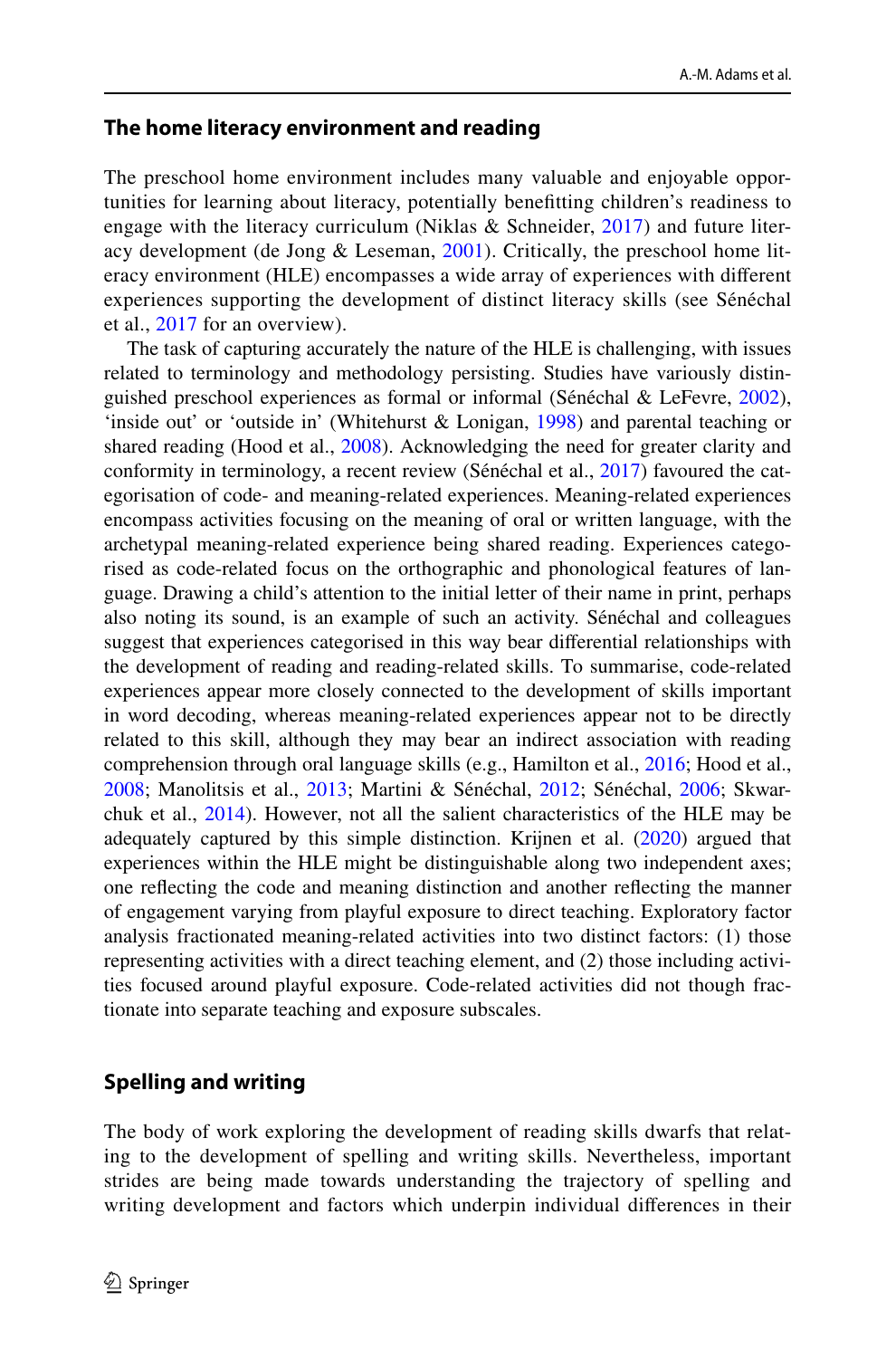mastery (Kent et al., [2014;](#page-21-4) Kim et al., [2011;](#page-21-5) Treiman et al., [2019](#page-23-1); Wagner et al.,  $2011$ ). Building upon the simple view of reading (Gough & Tunmer, [1986](#page-21-6)) which acknowledged the decoding and comprehension aspects of reading, the simple view of writing (Juel, [1988](#page-21-7)) highlighted the need to master both the mechanics and the communicative aspects of writing. Its later formulation, as the 'not-sosimple' view of writing (Berninger & Winn, [2006\)](#page-20-1), included roles for working memory and executive function resources in written text composition.

Processes underpinning skilled writing encompass planning (i.e., the generation of ideas and the organisation of the text) to achieve its communicative function, translating (i.e., transforming these ideas into sentences) and revising*,* (i.e., evaluating the writing against its communicative goals). However, the primary challenge for beginning writers is proposed to be translation, as they wrestle with the demands of producing letters, spelling words and combining these into syntactically appropriate sentences (Kim et al.,  $2011$ ). To reflect this, models of early writing (e.g. Berninger et al., [1992](#page-20-2)) further divide the translation process into text generation (i.e., the encoding of ideas into words, phrases and sentences) and transcription (i.e., spelling and handwriting skills). The predictions of the not-so-simple view of writing, in which text generation, transcription, oral language and executive function interact to produce text within the constraints of the individual's working memory capacity, have been supported in the literature (e.g., Drijbooms et al., [2015](#page-20-3); Olinghouse & Leaird, [2008](#page-22-6); Salas & Silvente, [2020\)](#page-22-7).

Typically, the operation of these processes is assessed through their impact on the writing product and measured at the microstructural (i.e., word and sentence) and macrostructural (i.e., global text) levels, capturing features of both productiv-ity and complexity (Arfé et al., [2016;](#page-20-4) Kim et al., [2015](#page-21-8); Wagner et al., [2011\)](#page-23-2). At the word level, the number of words produced and the percentage of words spelled accurately is measured, whilst at the sentence level the combination of words in clauses and sentences is assessed. In beginning writers, who typically engage in little planning, the number of ideas is often used to index the macrostructural properties of texts. The distinction between indices which refect text productivity and those which refect its complexity has been reliably identifed and each has been shown to capture variation in children's writing performance (Mackie et al., [2013;](#page-21-9) Puranik et al., [2008](#page-22-8)). Moreover, there is evidence indicating diferential associations between cognitive skills and writing measured at the word, sentence and text levels (Drijbooms et al., [2015;](#page-20-3) Salas & Silvente, [2020](#page-22-7)). This evidence emphasises the need to undertake comprehensive assessments of the writing performance of young children to develop an accurate picture of writing development and the factors which may impact upon its success.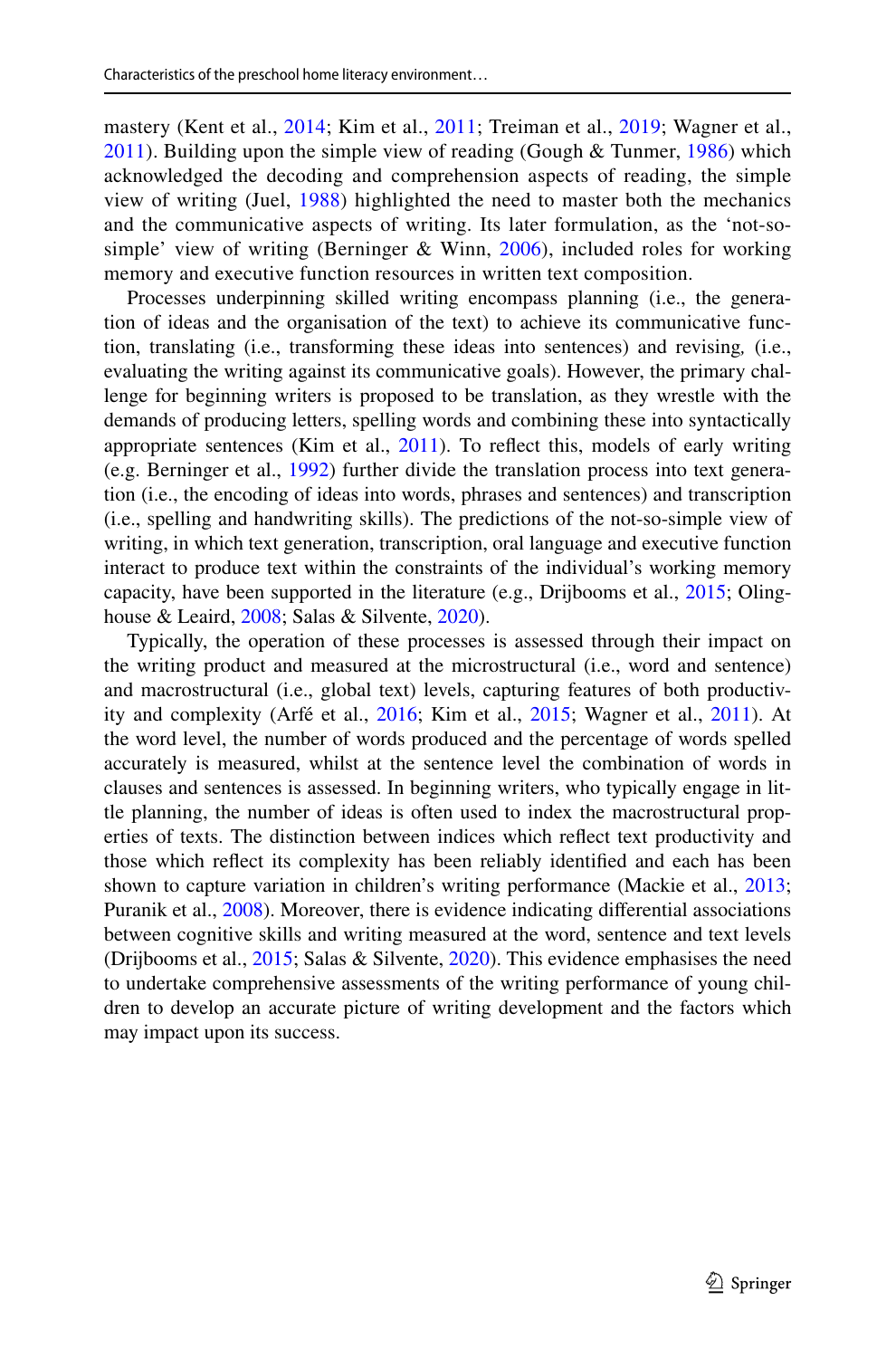#### **Home literacy environment and spelling and writing**

Relationships between the HLE and spelling and writing have been investigated previously, however, key questions remain. Some studies have amalgamated multiple aspects of spelling and writing within a single index of literacy development and thus particular relationships between the HLE and specifc components of writing are not evaluated (Puglisi et al., [2017;](#page-22-9) Sénéchal et al., [1998\)](#page-22-10). Other studies have explored the relationship between the HLE and the very specifc skill of writing one's own name (Gerde et al., [2012](#page-21-10); Weigel et al., [2006](#page-23-3)). However, despite its close association with emergent literacy skills (Puranik & Lonigan, [2012](#page-22-11)), name writing may be a somewhat idiosyncratic index of writing development (Drouin & Harmon, [2009](#page-20-5)). There is thus a need to systematically evaluate associations between the HLE and specifc writing processes appropriate to beginning writers.

The relationship between the HLE and spelling individual words has been investigated in beginning writers. Findings converge with those from reading to indicate that code-related experiences, rather than meaning-related activities such as shared reading, may be particularly salient in the development of alphabetic knowledge that underpins the development of spelling skills (Hood et al., [2008\)](#page-21-0).

Very few studies have investigated relationships between the HLE and writing beyond the single word level in early writers (Guo et al., [2020;](#page-21-11) Hofslundsengen et al., [2019](#page-21-12); Puranik et al., [2018\)](#page-22-12). Puranik et al. ([2018\)](#page-22-12) explored home practices related directly to writing, conceptualised as parental teaching or child-independent practices. They demonstrated that the incorporation of fundamental features of early writing (e.g., linearity and conventional symbol use), was related to the frequency of parent–child interactions around writing with a specifc didactic focus. Similarly, Hofslundsengen et al. ([2019\)](#page-21-12) evaluated the extent to which young children's writing approximated phonologically or orthographically accurate renditions of a dictated sentence. Their composite measure of the HLE, comprising a rating of parental modelling of literacy activities and a single item reporting the frequency of shared reading, was not directly related to writing ability, although there were signifcant indirect associations through vocabulary and phonological awareness.

Both the studies described above, likely necessitated by the children's limited writing abilities, applied an overall scale rating key features of emergent writing, rather than indices directly related to specific writing processes. Guo et al. ([2020\)](#page-21-11) did address this issue, measuring writing at the sub-lexical (letter writing), lexical, sentential and text levels, in the frst year of school. Only the frequency of children's independent reading and writing at home predicted contemporaneously assessed writing abilities, with instances of children's independent reading also predicting spelling abilities six months later. The frequency of shared reading, parental teaching of reading or activities to support children's writing were not related to writing performance. This lack of association between writing performance and the frequency of parental support of writing activities was unexpected given previous evidence of its facilitative role in writing development (Aram et al., [2013\)](#page-20-6). Similarly, since parental teaching of reading has been shown to be related to the development of code-related knowledge (e.g., Sénéchal & LeFevre, [2002](#page-22-2); Stephenson et al.,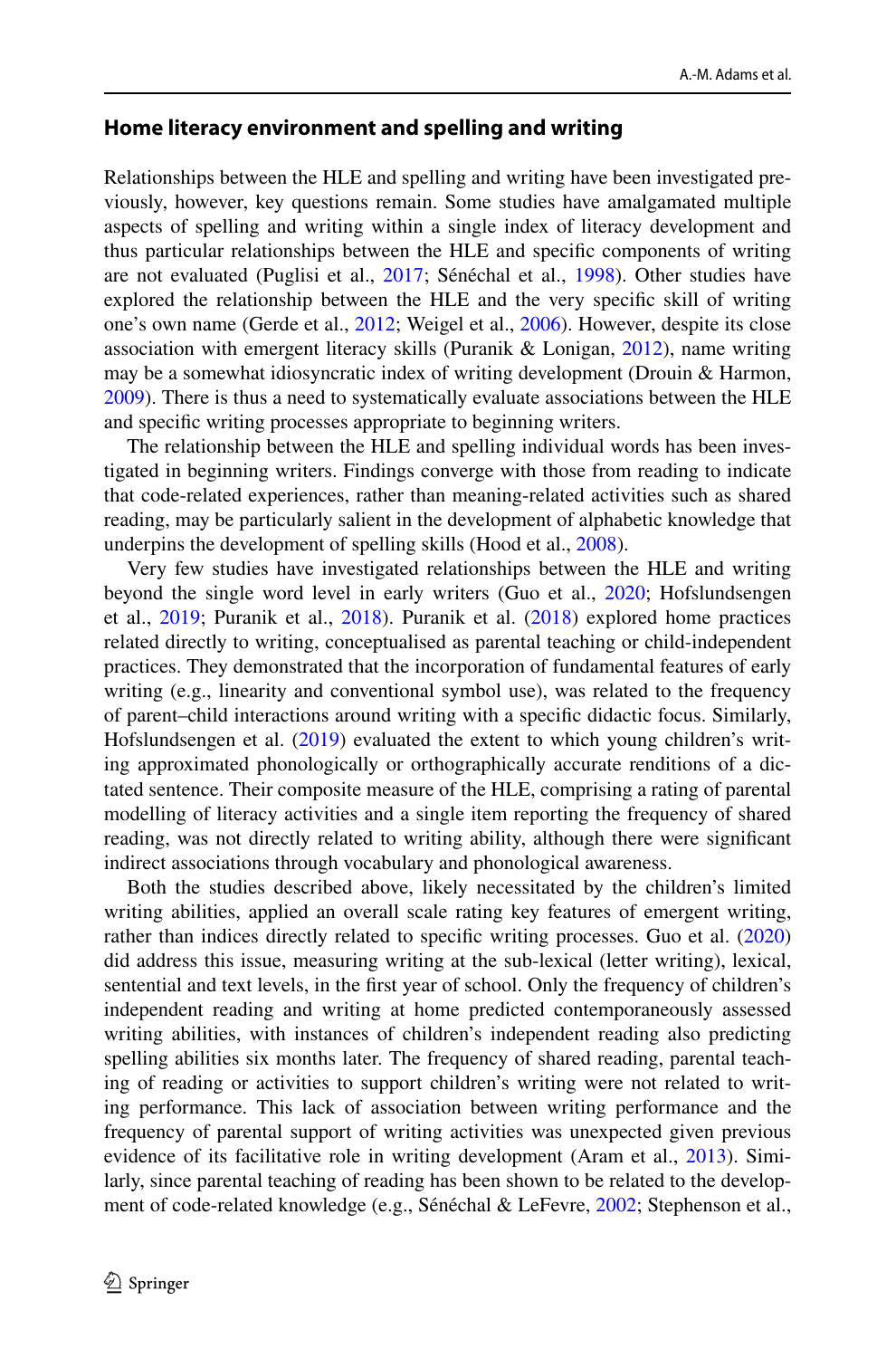[2008](#page-22-13)), the absence of an association between children's writing and parental teaching of reading was difficult to explain, given the significant code-related features of spelling and writing (Adams et al., [2015](#page-20-7); Puranik & Lonigan, [2012\)](#page-22-11). However, Guo and colleagues assessed the HLE by asking parents to rate the frequency with which they taught their children about letters and words whilst reading books only. We extend this work by applying code- and meaning-related scales that index a wider range of preschool home literacy experiences.

# **The present study**

The aim of the present study was to determine the extent to which preschool codeand meaning-related home literacy experiences predict spelling and writing skills once a child has commenced primary education. The following research questions relating to the time period of the HLE, the nature of HLE experiences and certain characteristics of writing, extended previous evidence.

1. Does the *preschool* HLE predict later spelling and writing skills?

 Diferential relationships have been identifed between reading and the HLE dependent upon when the home environment is assessed, with weaker relationships observed when the HLE is assessed after schooling has begun (Inoue et al., [2018](#page-21-13); Krijnen et al., [2020](#page-21-3)). Whilst previous studies have evaluated contemporaneous associations between spelling and writing and the preschool HLE (Hofslundsengen et al., [2019](#page-21-12); Puranik et al., [2018\)](#page-22-12), or longitudinal associations with the school HLE (Guo et al., [2020](#page-21-11)), the present study will explore relationships between school writing and the *earlier* preschool HLE. We hypothesised that the preschool HLE would predict signifcant variance in children's writing performance at school.

2. Do code- and meaning-related HLE experiences bear *diferential* relationships with spelling and writing?

 We assessed both meaning- and code-related experiences with a range of items refecting both teaching-focused interactions and playful exposure. Additionally, we indexed shared reading using a book exposure checklist. Our measures refect the theoretically valuable code- and meaning- distinction derived from reading research (Sénéchal et al., [2017](#page-22-1)). We hypothesised that code-related experiences would bear closer relationships with spelling and writing than those based around meaning.

3. Does the HLE predict *word, sentence and text level* writing?

 Our measures of writing span sub-lexical, lexical, sentential and textual aspects incorporating, where appropriate, indices of productivity and complexity refecting specifc writing processes (Berninger & Winn, [2006\)](#page-20-1). The home literacy model (Sénéchal, [2006](#page-22-4); Sénéchal & LeFevre, [2002](#page-22-2)), alongside evidence of differential associations between code-related experiences and word reading and between meaning-related experiences and reading comprehension (Hamilton et al., [2016;](#page-21-1) Hood et al., [2008;](#page-21-0) Manolitsis et al., [2013](#page-21-2)) guided our predictions. We hypothesised associations between code-related experiences and sub-lexical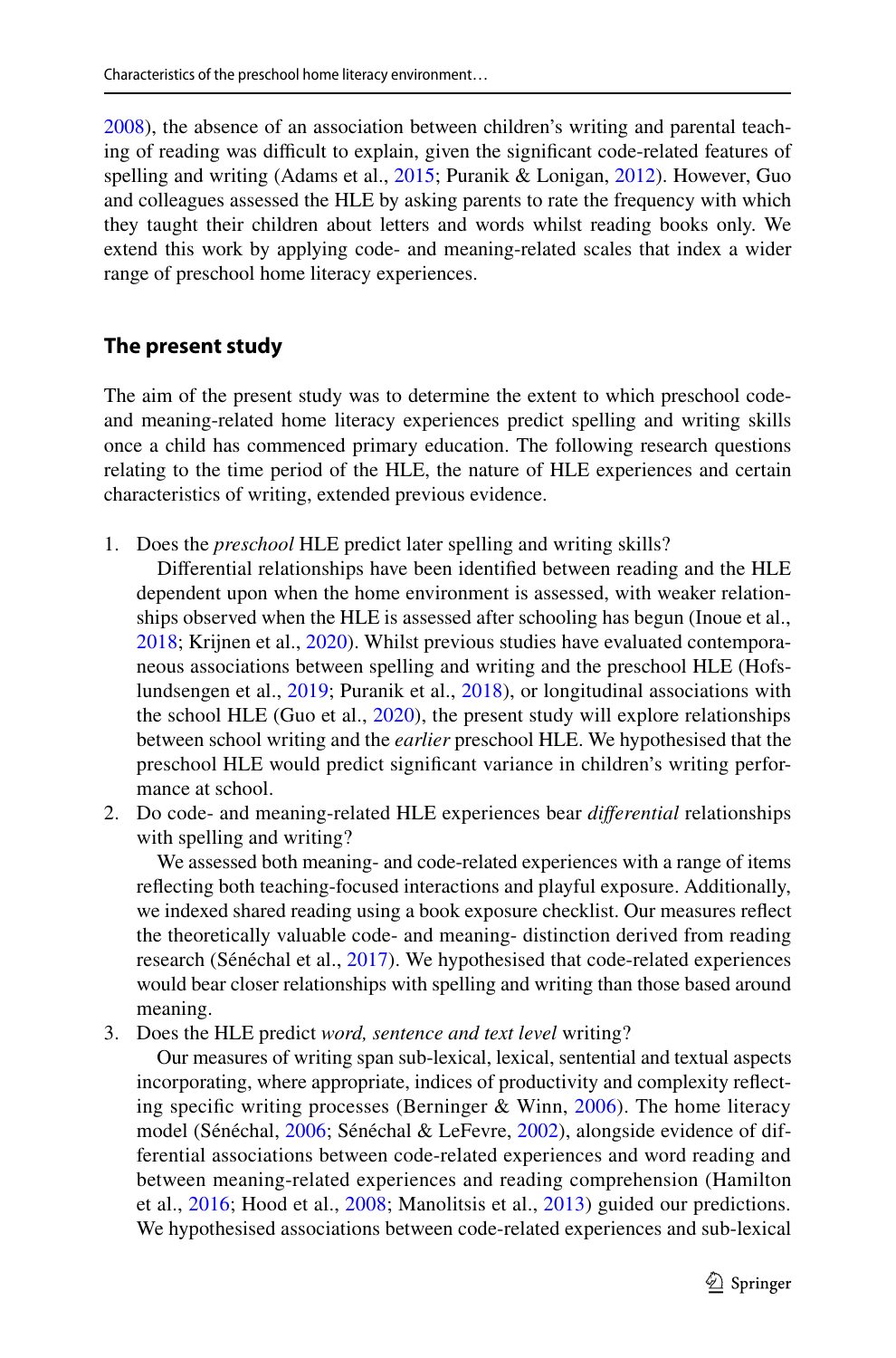and lexical writing and between meaning-related and sentence and text level writing.

4. Are any relationships between the preschool HLE and later writing *independent* of children's language ability and cognitive skills?

Given the close relationships observed between oral language and cognitive, particularly executive function, skills (Dockrell et al., [2019;](#page-20-8) Drijbooms et al., [2015;](#page-20-3) Olinghouse & Leaird,  $2008$ ; Salas & Silvente,  $2020$ ), we examined the more stringent test of unique associations between HLE and writing; relationships which are independent of these abilities. Previous research has controlled for one of these factors (Hofslungsengen et al., 2018; Puranik et al., [2018](#page-22-12)), but not both. Based on the evidence from reading (see Sénéchal et al., [2017\)](#page-22-1), we predicted that code- but not meaning-related experiences would share unique variance with writing.

# **Method**

#### **Design**

The data reported here forms part of a broader study investigating relationships between preschool cognitive and environmental factors and later academic attainment. A parental survey, completed in the spring term of their child's fnal preschool year  $(T_1)$  indexed the HLE. Children completed language and cognitive assessments at their preschool setting in the summer term of their final pre-school year  $(T_2)$ . Children's spelling and writing was assessed at their school in the frst term of their second school year  $(T_3)$ . Correlational analyses and hierarchical regressions evaluate associations between preschool environmental and cognitive factors and school productive literacy.

#### **Participants**

The current sample consisted of 121 parent–child dyads (115 female parents, 83 female children) participating in a wider longitudinal study examining the impact of the home learning environment on diferent aspects of academic attainment (see Soto-Calvo et al., [2020a](#page-22-14), [b\)](#page-22-15). Parental report stated that 9.1% of this sample  $(n=11)$  spoke a language in addition to English in the home, 3.3%  $(n=4)$  were described as having or undergoing investigation for a special educational need or disability. Since these children were judged able to comprehend the task instructions and responded appropriately during practice trials and given that including these children in the sample provides a more accurate refection of the population of children attending mainstream education in the UK than excluding them, all children who contributed writing data were included in the current sample,

At  $T_1$  all parents gave written consent for their child  $(M_{\text{age}}=3:11)$  years,  $SD = 3.6$  months) to participate in the study and were requested to complete a home experiences questionnaire. Data were available for 117 children from the current sample. The deprivation levels of the children's home postcode, according to the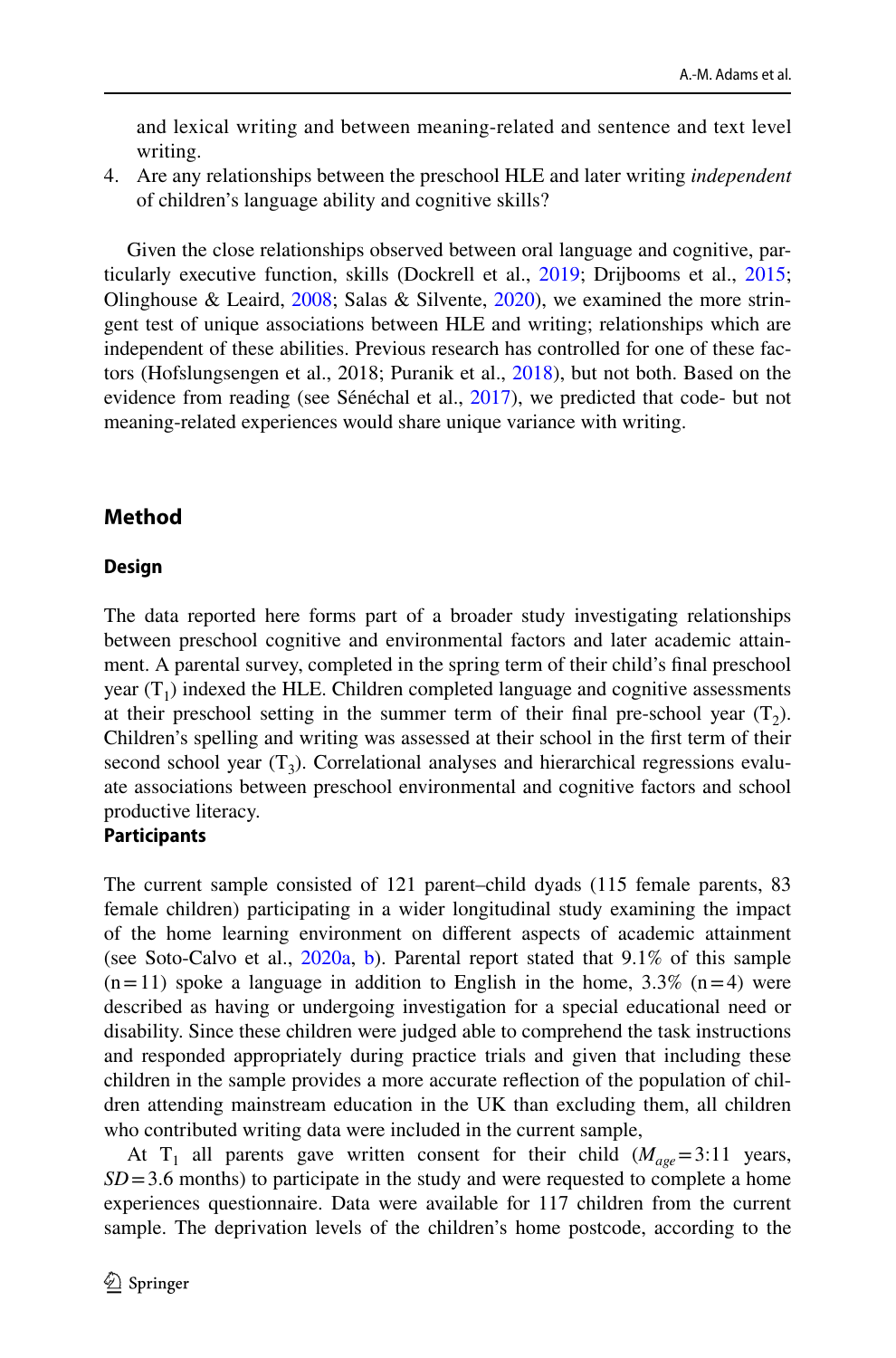2015 index of multiple deprivation (accessed from [http://imd-by-postcode.opend](http://imd-by-postcode.opendatacommunities.org/) [atacommunities.org/\)](http://imd-by-postcode.opendatacommunities.org/), provided an index of socio-economic status. Indices of parental educational attainment were derived from their highest qualifcation coded according to the National Qualifcation Framework ([https://www.gov.uk/what-dife](https://www.gov.uk/what-different-qualification-levels-mean/list-of-qualification-levels) [rent-qualifcation-levels-mean/list-of-qualifcation-levels](https://www.gov.uk/what-different-qualification-levels-mean/list-of-qualification-levels)). This scale levels qualifcations from 1 (qualifcations equivalent to a lower grade GCSE) to 8 (doctoral level qualifcations). Descriptive statistics of postcode deprivation and parental qualif-cation available for children in the current sample are presented in Table [1](#page-7-0). At  $T<sub>2</sub>$ (the final term of their preschool year) 115 of these children (58 female,  $M_{\text{age}} = 4:3$ , SD=3.73 months) completed language and cognitive assessments. Trained researchers administered these tasks individually to each child in their preschool setting, in a fixed order across three assessment sessions. At  $T_3$ , 121 children (60 female,  $M_{\text{age}} = 6.7 \text{ SD} = 3.67 \text{ months}$  completed the spelling and writing tasks. The second author administered the tasks in a fxed order individually to each child in a single session within their school setting.

### **Measures**

# **The home learning environment questionnaire**

**Home literacy experiences**  $(T_1)$  The questionnaire asked parents to report the frequency, on a 6-point Likert scale ranging from *never* (0) to *several times a day* (5), their child experienced, at home, each of 32 activities. Activities represented eight

|                                         | N   | Mean     | SD.   | Range          | $\alpha$         |
|-----------------------------------------|-----|----------|-------|----------------|------------------|
| Postcode deprivation                    | 116 | 5.77     | 3.16  | $1 - 10$       |                  |
| Parental qualification                  | 117 | 4.94     | 1.91  | $0 - 8$        |                  |
| Book exposure                           | 115 | 52.75    | 22.45 | $0 - 100$      |                  |
| Code-related: letter activities         | 117 | $-.06$   | 0.93  | $-2.30 - 1.99$ |                  |
| Code-related: letter-sound interactions | 117 | 0.01     | 0.95  | $-2.62 - 1.54$ |                  |
| Meaning-related experiences             | 117 | $-.06$   | 0.93  | $-2.67 - 1.70$ |                  |
| Rhyme awareness                         | 112 | $-10.11$ | 2.81  | $5 - 17$       | .83 <sup>a</sup> |
| Alliteration awareness                  | 114 | 10.25    | 3.06  | $6 - 17$       | .84 <sup>a</sup> |
| Naming vocabulary                       | 115 | 52.78    | 9.87  | $29 - 80$      | .73 <sup>a</sup> |
| Receptive vocabulary                    | 109 | 9.85     | 3.14  | $2 - 18$       | .89 <sup>a</sup> |
| Matrices                                | 115 | 42.77    | 8.70  | $24 - 65$      | .75 <sup>a</sup> |
| Picture similarities                    | 113 | 45.65    | 9.30  | $30 - 80$      | .79 <sup>a</sup> |
| Big/Little Stroop                       | 111 | 72.75    | 29.15 | $0 - 100$      | .77 <sup>b</sup> |
| Fish/Shark d'                           | 106 | 1.83     | 1.11  | $-.85 - 3.77$  |                  |

<span id="page-7-0"></span>**Table 1** Descriptive statistics for the socio-economic indices, HLE scales, language and nonverbal measures

<sup>a</sup>Inter-item reliability of the standardisation sample. <sup>b</sup>Inter-item reliability of older preschool sample (Kochanska et al. [2000](#page-21-14))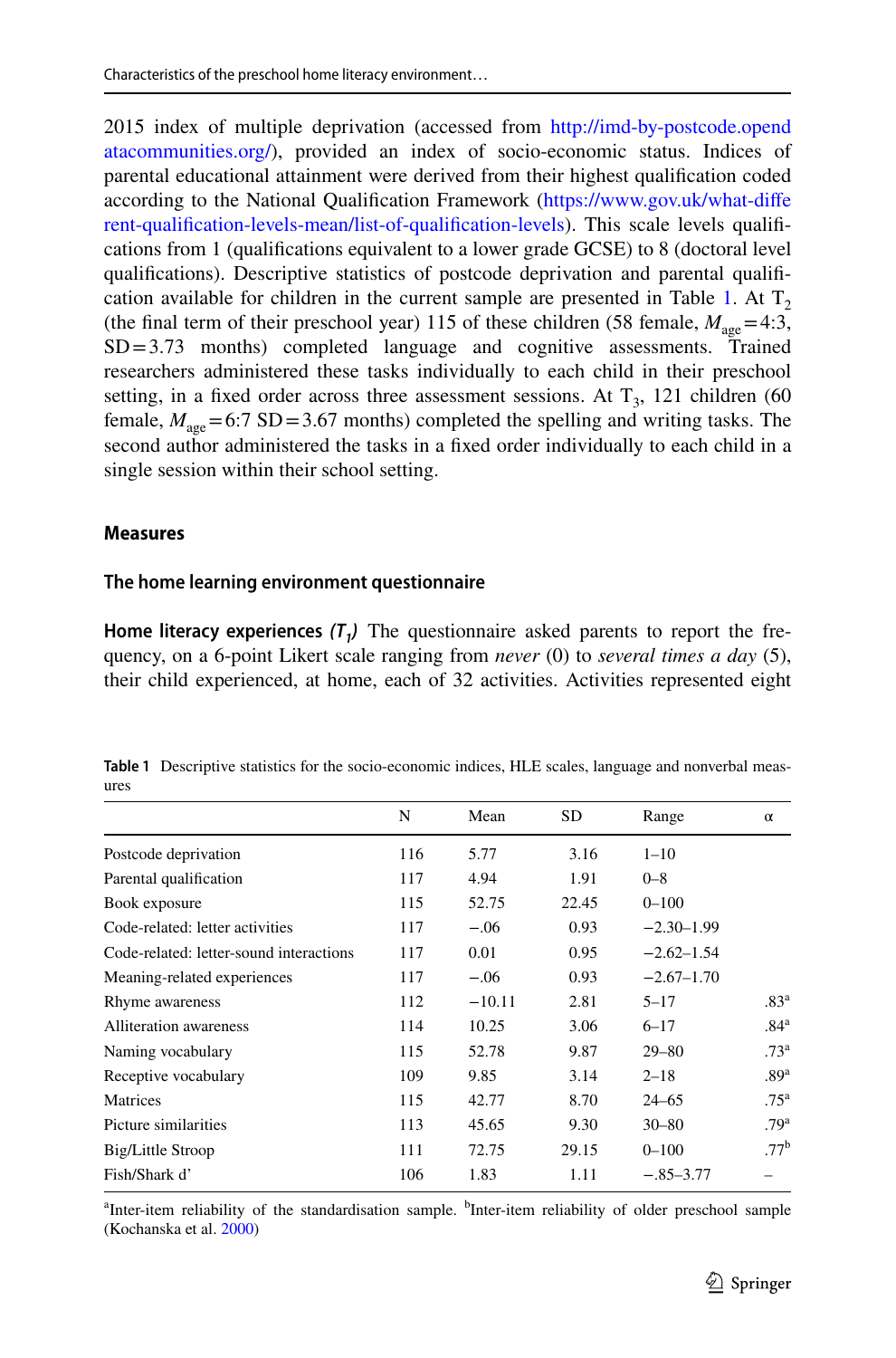number-related experiences, eight meaning- and seven code-related literacy experiences. Items were randomly ordered within the questionnaire, interspersed with nine filler items (e.g., 'rides a scooter, balance bike or bike'). Only items relating to home literacy experiences are considered in the current study. The reliability and coherence of the code- and meaning-related subscales were appraised using exploratory factor analysis in a sample of 274 parent-preschool child dyads (254 female parents, 146 female children, child  $M_{\text{age}} = 3.11$  years, SD = 3.6 months, including 117 children from the current study) which has been reported previously (Soto-Calvo et al., [2020a\)](#page-22-14). Six items loaded onto a single meaning-related factor. The code-related items loaded onto two distinct factors; three items were characterised as children's activities centred around letters, hereafter termed *letter activities*, and four items characterised as relating to parent–child interactions around letters and their sounds, hereafter termed *letter-sound interactions.* Table [2](#page-9-0) presents the survey items comprising the scales of code-related letter activities, code-related letter-sound interactions and meaningrelated experiences, alongside each item's factor loading on their respective scale, and the scale reliability*.* A child's factor score on the relevant scale is used to index home literacy experiences. Descriptive statistics for these indices are provided in Table [1](#page-7-0).

**Parental report of book exposure**  $(T_1)$  The book exposure index was based on previous measures (Hamilton et al., [2016;](#page-21-1) Puglisi et al., [2017](#page-22-9)), modifed for applicability to the parents of English pre-schoolers at the time of testing. The titles of 21 potential preschool books were presented to parents. They were asked to indicate for each title whether they believed it to be 'real', 'made up' or to respond 'don't know'. Fifteen of the titles were the titles of real books with the remaining six titles being foils, plausible titles invented by the authors (see Soto-Calvo et al., [2020a](#page-22-14) for a full list of titles). Instructions encouraged parents to refrain from guessing. However, to limit any residual infuence of guessing, in accordance with a similar index reported by Skwarchuk et al.  $(2014)$  $(2014)$  the formula [(Real titles identified as real—Foil titles identified as real)/total number of titles  $\times$  100] was applied and reported (see Table [1](#page-7-0) for the descriptive statistics).

# **Child language assessments (T2)**

Phonological awareness was assessed using two subtests from the Preschool and Primary Inventory of Phonological Awareness (Dodd et al., [2000\)](#page-20-9). *Alliteration Awareness* required the child to identify the word from a set of four that started with a diferent sound. *Rhyme Awareness* required the child to identify which word from a set of four did not rhyme with the other words. Each task comprised 12 test items preceded by two practice items. Children's vocabulary was assessed using two standardised measures. The frst was the *Naming Vocabulary* subtest taken from the British Ability Scales III (Elliott & Smith, [2011](#page-20-10)) in which the child is asked to name pictures presented to them. The *Receptive Vocabulary* subtest taken from the Wechsler Preschool and Primary Scale of Intelligence-Fourth UK Edition (Wechsler, [2013](#page-23-4)) asked each child to point to the picture, from a choice of four, which best matched the word spoken by the researcher.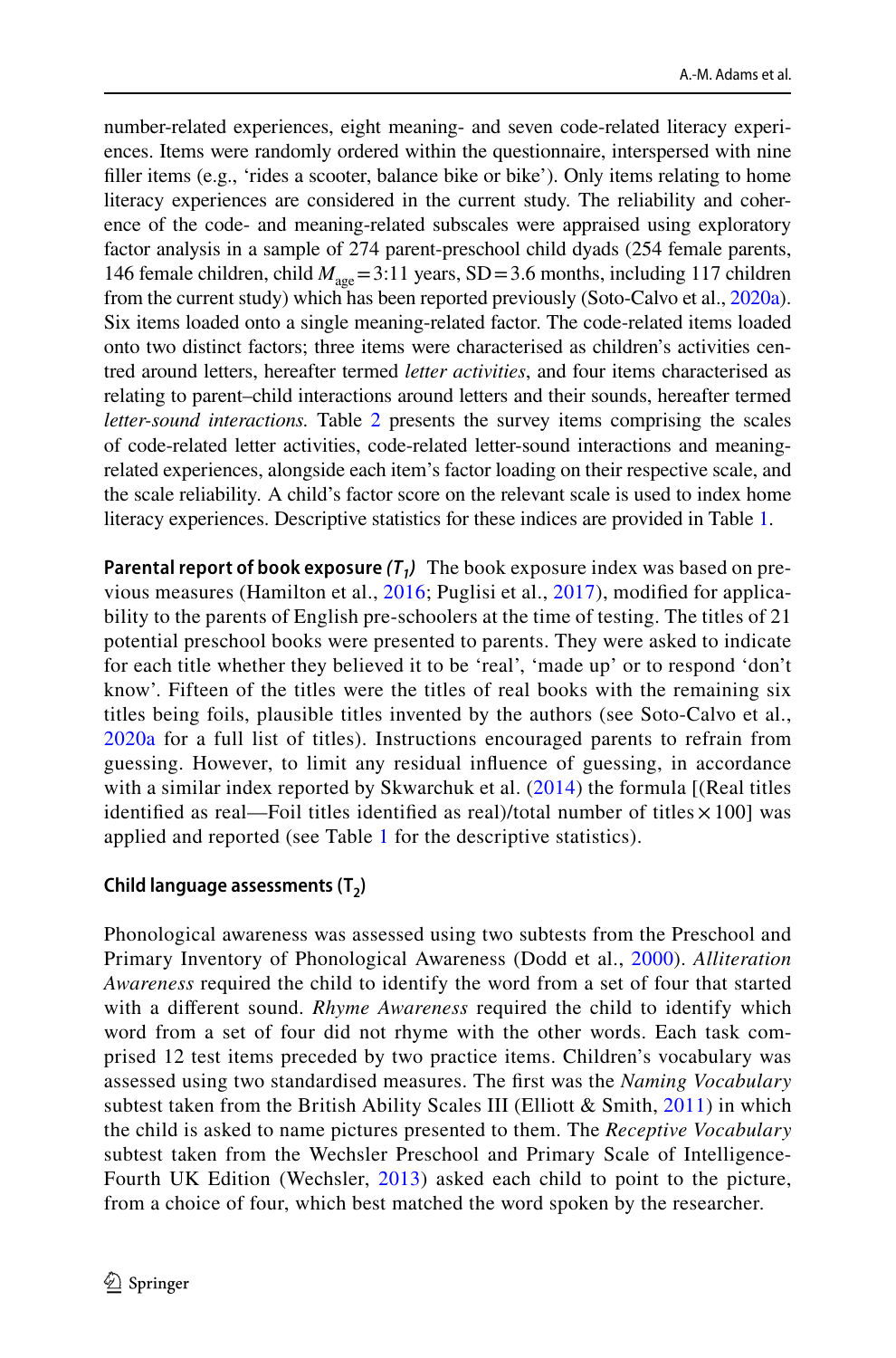<span id="page-9-0"></span>

| Table 2 Factor loadings for exploratory factor analyses using principal axis method of code-related letter-sound interactions, code-related letter activities and meaning-<br>related experiences items |                 |                              |                   |
|---------------------------------------------------------------------------------------------------------------------------------------------------------------------------------------------------------|-----------------|------------------------------|-------------------|
|                                                                                                                                                                                                         | Meaning-related | Code-related items analysis  |                   |
|                                                                                                                                                                                                         | items analysis  | Letter-sound<br>interactions | Letter activities |
| 1. Is prompted to identify the letters in books or the environment (e.g. "Can you see an 's' on the sign?",<br>"What letter does the word cat begin with?"                                              |                 | 82                           |                   |
| 2. Talks about letter sounds with an adult (e.g., "What sound does snake start with?"Can you think f any<br>other words starting with 's'?")                                                            |                 | 82                           |                   |
| 3. Is taught the names or sounds of letters or how to 'sound out' words                                                                                                                                 |                 | 52.                          | $\overline{17}$   |
| 4. Forms or traces letters or writes their name                                                                                                                                                         |                 | $\overline{4}$               | $\overline{.16}$  |
| 5. Plays with puzzles or games involving letters                                                                                                                                                        |                 |                              | 50                |
| 6. Sings or recites the alphabet                                                                                                                                                                        |                 |                              | 67                |
| letters or sounds in magazines or workbooks<br>7. Completes activities involving                                                                                                                        |                 |                              | $\mathcal{S}$     |
| (e.g. "What do you think happens next? Do you think the bunny is fright-<br>8. Discusses stories with an adult<br>ened?"                                                                                | .70             |                              |                   |
| dentify pictures in books (e.g. "Can you point to the elephant?"<br>9. Is encouraged to point out or io                                                                                                 | \$9.            |                              |                   |
| 10. Is encouraged to choose books that interest them to look at with an adult                                                                                                                           | $\ddot{\circ}$  |                              |                   |
| 11. Is encouraged to use books to follow up interests or experiences they have (e.g., looking at a space book<br>because they had talked about space at preschool)                                      | .58             |                              |                   |
| 12. Discusses with an adult how things work or what they mean (e.g. "Why do you think the lolly ice is<br>$\mathop{\rm median}\nolimits g?$                                                             | 51              |                              |                   |
| 13. Looks at factual books (e.g. books about animals, space or transport)                                                                                                                               | $\ddot{ }$      |                              |                   |
| ್ಆ                                                                                                                                                                                                      | .76             | .76                          | 74                |
| Two Factor analyses were conducted, one for meaning- and one for code-related items. <sup>4</sup> Reliability based on original sample of $N=274$                                                       |                 |                              |                   |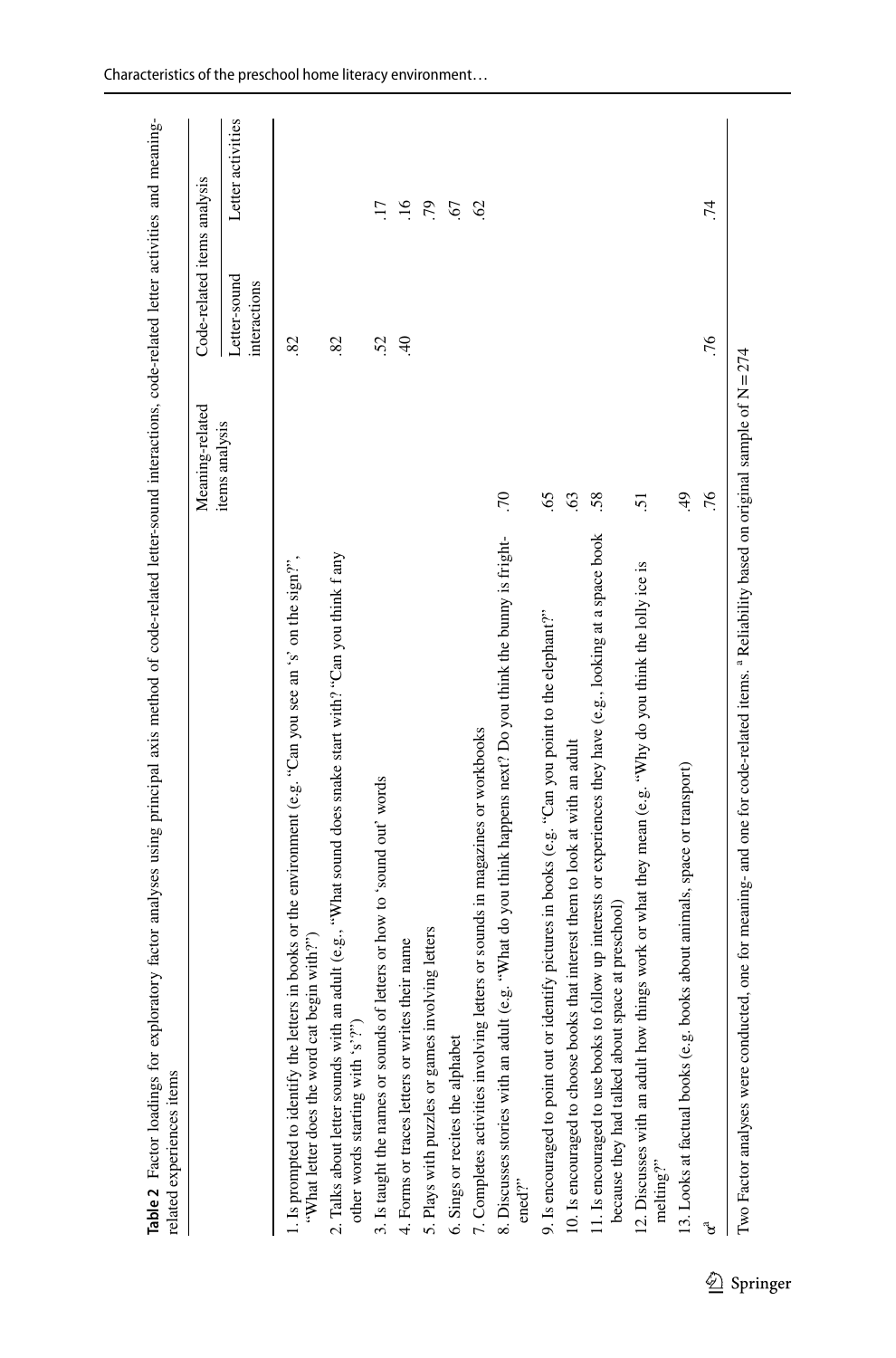#### Child cognitive assessments (T<sub>2</sub>)

Inhibitory control (IC) was assessed using two computerised tasks. In the *Fish/ Shark* task (Wiebe et al., [2012\)](#page-23-5) children were asked to press a key when they saw a picture of a fsh (75% of trials) but to inhibit this response when the picture showed a shark (25% of trials). The *d'* index, calculated by subtracting the *z*-score value of the hit rate right-tail *p* value from the *z*-score value of the false alarm rate right-tail *p* value was reported. This sensitivity index represents the accuracy with which the child detects fshes and rejects sharks. In the *Big*/*Little Stroop* task (modifed from Kochanska et al., [2000\)](#page-21-14) each child was presented with a large outline of an animal appearing frst for 750 ms, followed by the presentation of smaller animal outlines within this outline. The child was required to name the smaller animals contained within the larger animal outline. Trials were split equally between congruent trials (where animals depicted in the smaller and larger outlines matched) and incongruent trials (where animals depicted in the smaller and larger outlines difered). The number of correct responses to the incongruent trials was reported. Both IC tasks have been shown to capture variance within the age range of our sample (Kochanska et al., [2000;](#page-21-14) Wiebe et al., [2012\)](#page-23-5). Two standardised tests from the British Ability Scales III indexed nonverbal reasoning (Elliot & Smith, [2011\)](#page-20-10). In the *Matrices* subtest the children were shown an incomplete grid of shapes and asked to select one shape from a choice of four that best completed the pattern. In the *Picture Similarities* subtest each child is shown a set of four pictures and then given a card to match to the picture with which it shares a link.

Composite measures of language and nonverbal abilities were constructed on the basis of the results of Confrmatory Factor Analyses (CFA, for further details see Soto-Calvo et al., [2020b](#page-22-15)). This CFA was conducted with a larger sample of 265 preschool children ( $M_{\text{age}}$ =4:3 SD=3.67 months), which included 103 children from the current study who had complete language and nonverbal data. It confrmed that the best ftting model consisted of two factors, language and nonverbal ability. Therefore, the *Language* composite comprised the mean of the *z*-scores for Alliteration awareness, Rhyme awareness, Receptive vocabulary and Naming vocabulary. The *nonverbal ability* composite comprised the mean of the *z*-scores of Matrices, Picture similarities, Big/Little Stroop and Fish/Shark d'. A composite language score and composite nonverbal score were calculated for all children with full data for the set of contributing variables. These composite indices align with similar methodologies in previous HLE research (Hamilton et al., [2016;](#page-21-1) Manolitsis et al., [2013\)](#page-21-2). Descriptive statistics for the individual measures of language and nonverbal abilities are provided in Table [2.](#page-9-0)

#### Spelling and writing (T<sub>3</sub>)

To evaluate scoring reliability, the frst author scored all the measures with a random selection of 20% of the participants' also independently scored by the last named author, blind to the initial assessment. Inter-rater reliability was calculated using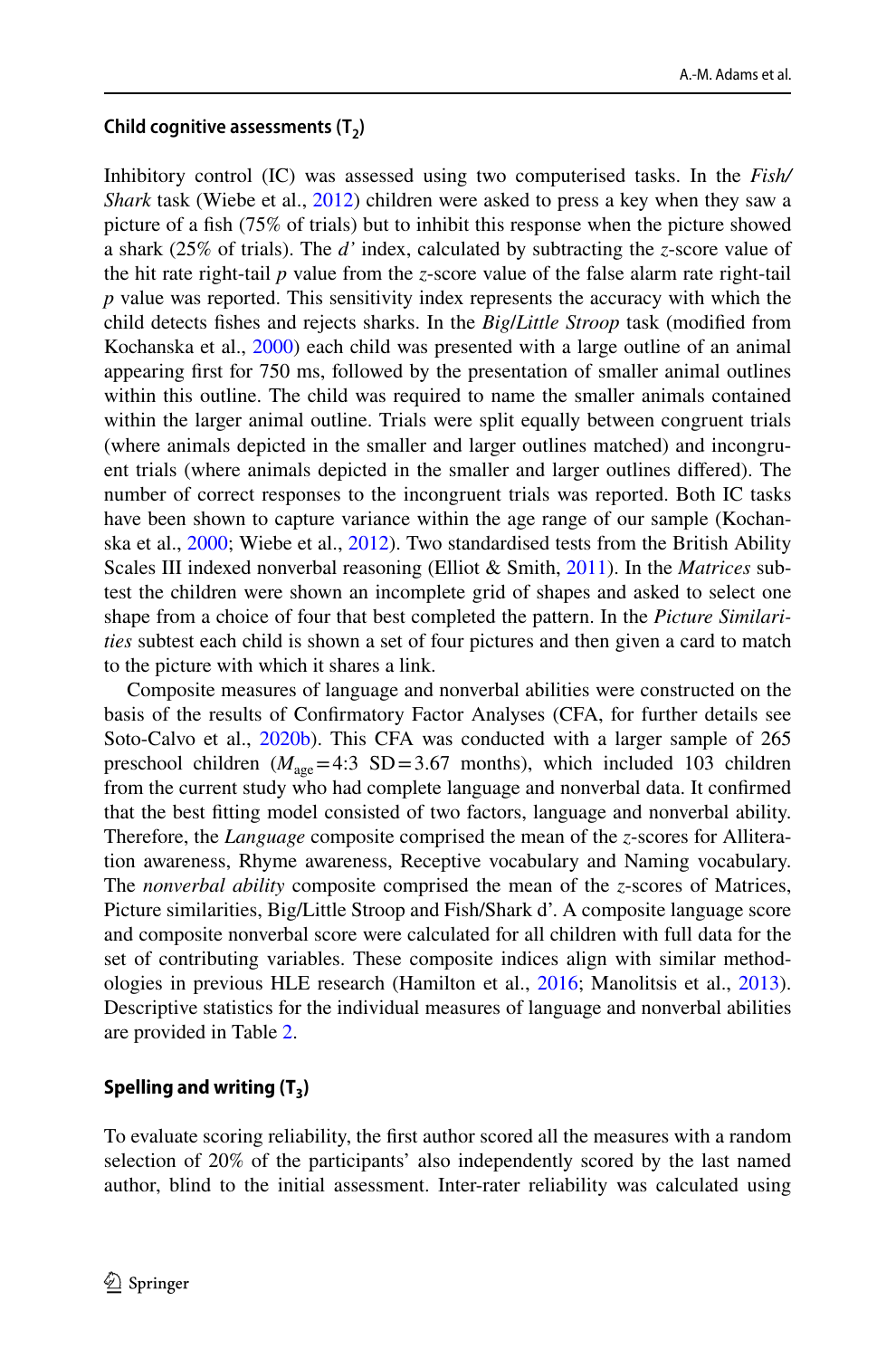| Characteristics of the preschool home literacy environment |  |
|------------------------------------------------------------|--|
|------------------------------------------------------------|--|

<span id="page-11-0"></span>

| <b>Table 3</b> Descriptive statistics<br>for the spelling and writing |                           | N   | Mean   | SD.   |
|-----------------------------------------------------------------------|---------------------------|-----|--------|-------|
| measures                                                              | Alphabet transcription    | 121 | 4.78   | 2.64  |
|                                                                       | BAS spelling <sup>a</sup> | 121 | 105.84 | 14.04 |
|                                                                       | SG, total score           | 120 | 7.72   | 4.10  |
|                                                                       | SG, number of words       | 120 | 33.45  | 14.42 |
|                                                                       | SG. % spelled correct     | 120 | .86    | .14   |
|                                                                       | SG, number of T-units     | 120 | 5.01   | 2.27  |
|                                                                       | SG. MLT-units             | 118 | 6.77   | 2.20  |
|                                                                       | SG, number of clauses     | 120 | 5.22   | 2.46  |
|                                                                       | SG. clause density        | 118 | 1.04   | 0.11  |
|                                                                       | TP, number of ideas       | 121 | 7.94   | 2.86  |
|                                                                       | TP. number of words       | 121 | 24.18  | 12.75 |
|                                                                       | TP. % spelled correct     | 121 | .71    | .25   |
|                                                                       | TP. number of T-units     | 121 | 2.31   | 2.39  |
|                                                                       | TP. MLT-units             | 74  | 7.61   | 2.85  |
|                                                                       | TP. number of clauses     | 121 | 3.05   | 3.16  |
|                                                                       | TP. clause density        | 74  | 1.40   | 0.52  |
|                                                                       |                           |     |        |       |

SG, Sentence Generation; TP, Text Production; MLT-units, Mean Length of T-units

a Age-standardised score. The writing tasks were presented to all 121 participants. One child did not engage with the sentence generation task. Clause density and mean length of T-units were calculated only for participants who produced at least one clause or T-unit respectively

intraclass correlations (ICC) based on absolute agreement between the two raters. Descriptive statistics for the spelling and writing measures can be found in Table [3](#page-11-0).

#### **Alphabet transcription**

This task, assessing the fuency of transcription processes at the sub-lexical level, was based on the alphabet writing task from the Wechsler Individual Achievement Tests (Wechsler, [2005\)](#page-23-6). Children were presented with lined paper on which the frst letter of the alphabet was printed in lower case. They were asked to continue writing the letters of the alphabet, in sequence, for 15 s. The number of letters produced was recorded. A more lenient scoring procedure than that advocated in the WIAT\_II UK was applied. The strict formation guidelines were relaxed and raters credited each letter that was judged identifable and could be distinguished from the other letters formed. For alphabet transcription ICC =  $0.94$ ,  $p < 0.001$ .

# **Word spelling**

The children's ability to spell individual words to dictation was appraised using the British Ability Scales III (BAS-3, Elliot & Smith, [2011\)](#page-20-10).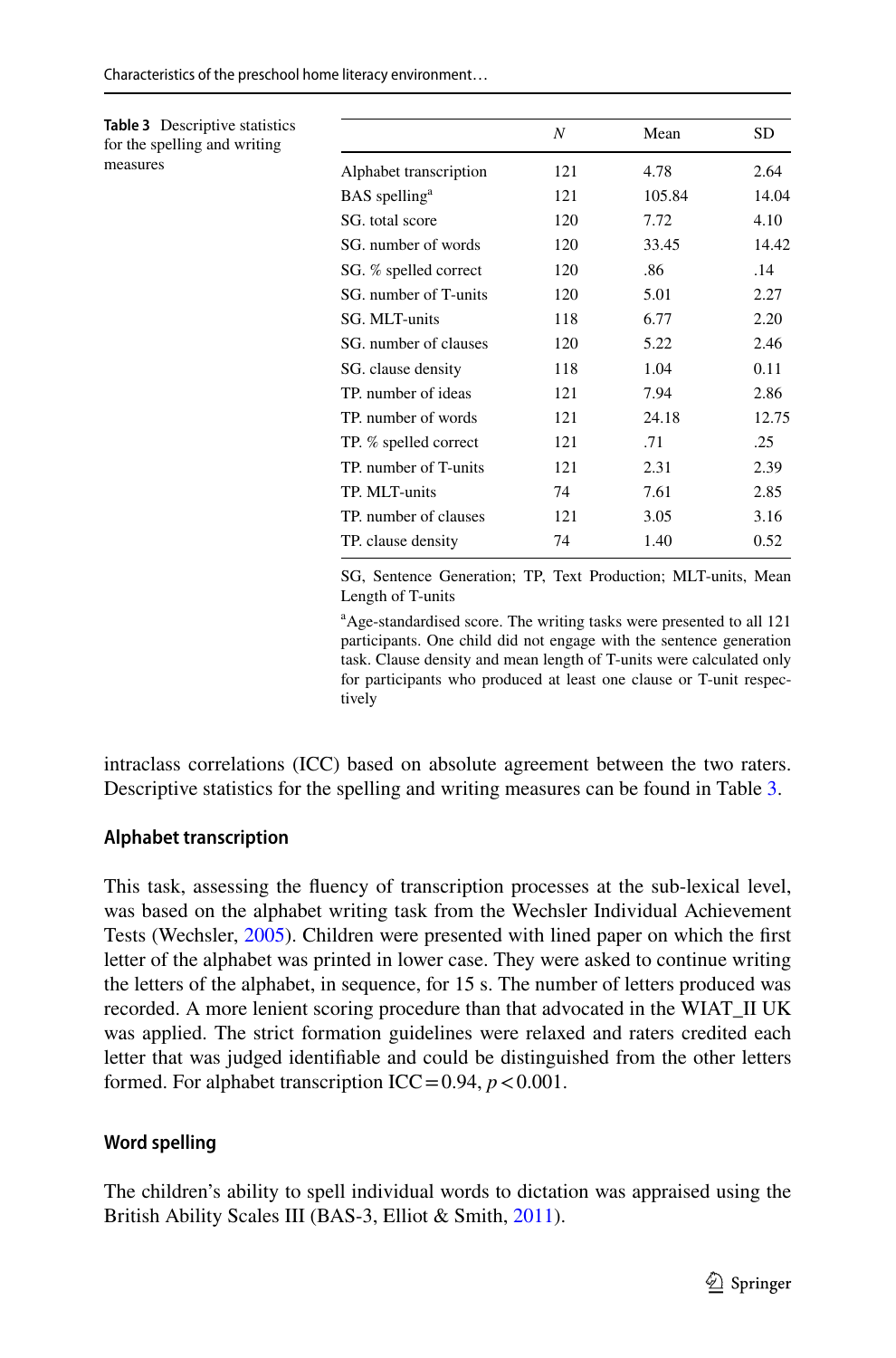#### **Sentence generation**

This task refects children's ability to generate ideas in written sentences and represents translation processes in writing at the sentence level (Arfé et al., [2016](#page-20-4); Dockrell et al., [2019\)](#page-20-8). In a practice trial, children were presented with a lined sheet of paper at the top of which was printed the word pair *child-car*. The experimenter explained that they wanted the child to play a game where they made up as many sentences as they could which included these two words. The experimenter spoke two such sentences aloud and modelled writing them. The children were then told it was their turn and they should try to write as many sentences as they could using the words *man-dog*. The children were encouraged to continue writing sentences for fve minutes. Semantically and syntactically correct sentences that contained both targets were awarded 2 points. Sentences considered to be only minimally semantically or syntactically diferent from previous sentences, were awarded 1 point. Errors in punctuation, capitalisation or misspellings were ignored. The number of points awarded to each sentence was summed to provide the sentence generation total score for which ICC=0.98,  $p < 0.001$ .

Sentence generation productivity was assessed at the microstructural (i.e., word and sentence) level. At the word level the *total number of words* and the *proportion of correctly spelled words* were scored. At the sentence level, *the total number of T-units* and the *total number of clauses* were scored. T-units are syntactic units of meaning corresponding to a main clause and any subordinate clauses embedded within it (Hunt, [1965](#page-21-15)). Clauses that began with a coordinating conjunction (e.g., *and*, *so*) were considered to signal the start of a new T-unit. The microstructural complexity of the texts as an index of translation processes, refecting the ability to combine words and phrases, was assessed through (i) *the mean length of T-units* (the total number of words divided by the number of T-Units), (ii) *clause density*, (the total number of clauses divided by the number of T-units). Higher scores represent greater complexity. Inter-rater reliability for the sentence generation measures ranged from ICC = 0.62,  $p = 0.011$  for clause density, to ICC = 0.99,  $p < 0.001$  for the total number of words.

#### **Text production**

To assess the ability to produce text beyond the sentence level, the children were asked to compose an extended text to the prompt "*At school I like*…". Each child was given two minutes before writing to discuss with the experimenter a set of four pictures showing children engaging in typical primary school activities (e.g., working in class and playing in the playground). They were then provided with a sheet of lined paper on which the prompt was printed and asked to write about the things they liked doing at school. They were encouraged to write for fve minutes, after which time the task was stopped, though they were allowed to fnish any sentence they had already started when the time elapsed.

The same measures of productivity and complexity adopted in sentence generation were applied to texts produced in response to the prompt. To assess productivity at the text (macrostructural) level, the number of ideas in each text was measured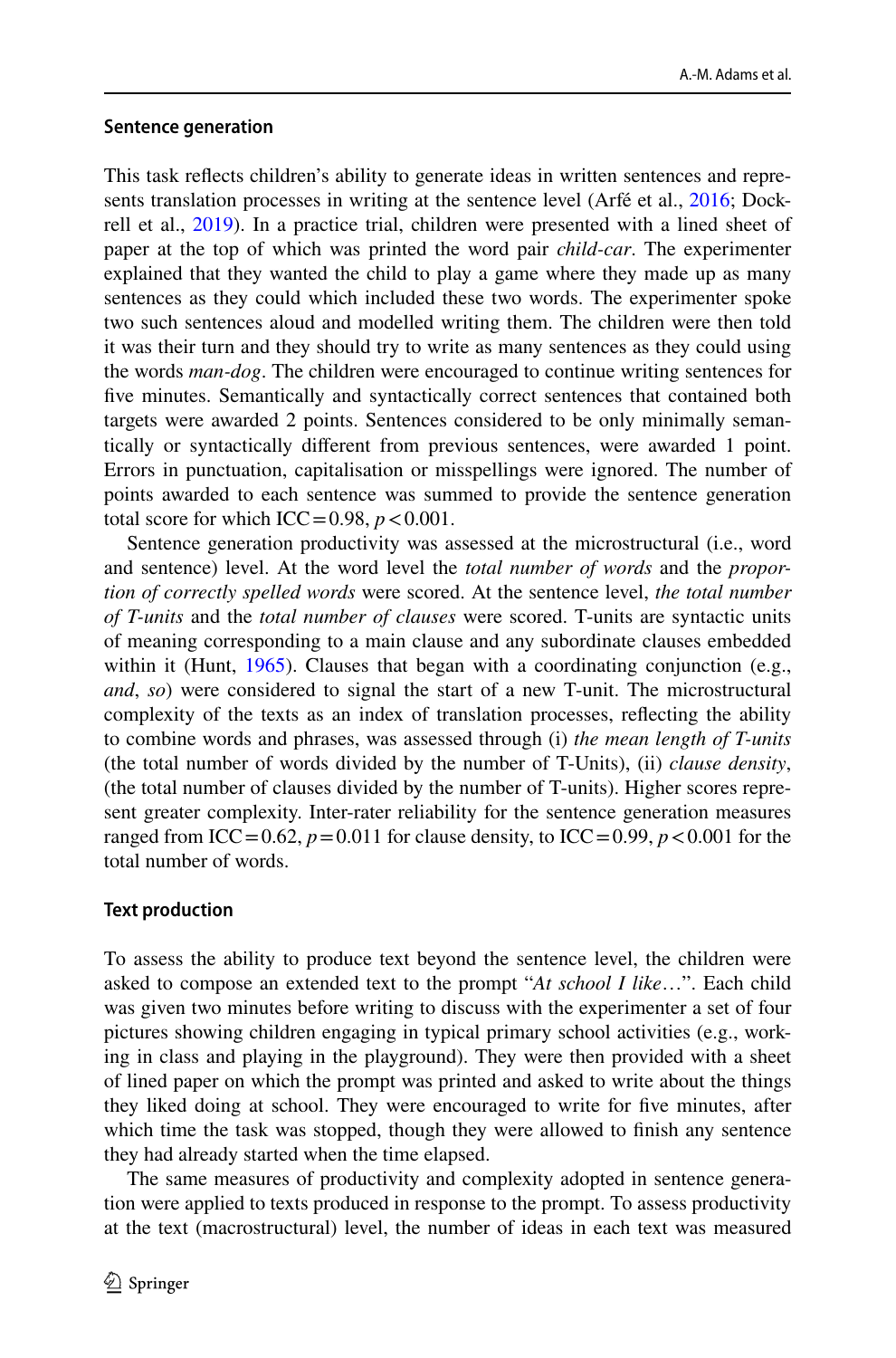(e.g., Kim et al., [2011](#page-21-5)). A main proposition (i.e., predicate and argument) such as "I like school" was counted as a single idea, while each further embellishment such as "I like playtime at school" was counted as two ideas. This measure is proposed to refect idea generation during writing and is traditionally incorporated within planning processes in models of writing (Hooper et al., [2002;](#page-21-16) Wagner et al., [2011\)](#page-23-2). Reliability estimates for the texts generated in response to the prompt ranged from ICC=94,  $p < 0.001$  for clause density to ICC=0.99,  $p < 0.001$  for the number of words.

## **Results**

#### **Descriptive statistics**

Descriptive statistics for the socio-economic indices, HLE scales, language and cognitive abilities are presented in Table [1](#page-7-0) and for the measures of spelling and writing in Table [3.](#page-11-0) Combined, these statistics render us confdent that the sample is representative of the population of English children from which it was drawn. The sample's average postcode deprivation index places it very close to the population mean statistic (5, [http://imd-by-postcode.opendatacommunities.org/\)](http://imd-by-postcode.opendatacommunities.org/) and the mean standard scores for the language and nonverbal ability measures are broadly consistent with the tests' standardisation samples.

#### **Components of children's writing**

In order to rationalise the number of measures, Exploratory Factor Analysis (EFA) initiated with Principal Components Analysis (to confrm the orthogonal status of the factors) subsequently applying the Varimax rotation with Kaiser normalisation, evaluated the factor structure of the microstructural measures derived from children's sentence and text production. The following variables were included in the analyses to index productivity and complexity at the word and sentence level; the total number of words, T-units and clauses, the proportion of correctly spelled words, the MLT-units and clause density in both sentence generation and text production. The macrostructural measure, the number of ideas, was not included in the factor analyses in line with previous work (Arfé et al., [2016](#page-20-4)). To limit the impact of multi-collinearity, the number of clauses was not included given the strength of relationships with the number of words and T-units. The KMO of 0.55, being above 0.5 was considered to be acceptable confrming the adequacy of the sample with Bartlett's test of sphericity also significant ( $x^2$  <sub>(45)</sub> = 386.31, *p* < 0.001). Four factors emerged with Eigenvalues > 1. Factor 1 (Eigenvalue =  $3.30$ ) explained  $32.96\%$  of the variance with Factor 2 (Eigenvalue = 1.90) accounting for an additional 18.90%, Factor 3 (Eigenvalue = 1.46) a further 14.62%, and Factor 4 (Eigenvalue = 1.07) an additional 10.71% of the variance. The loadings of variables on this four factor structure (suppressing loadings below 0.4) is displayed in Table [4](#page-14-0). We interpreted Factor 1 as an index of writing productivity, Factor 2 as an index of writing complexity in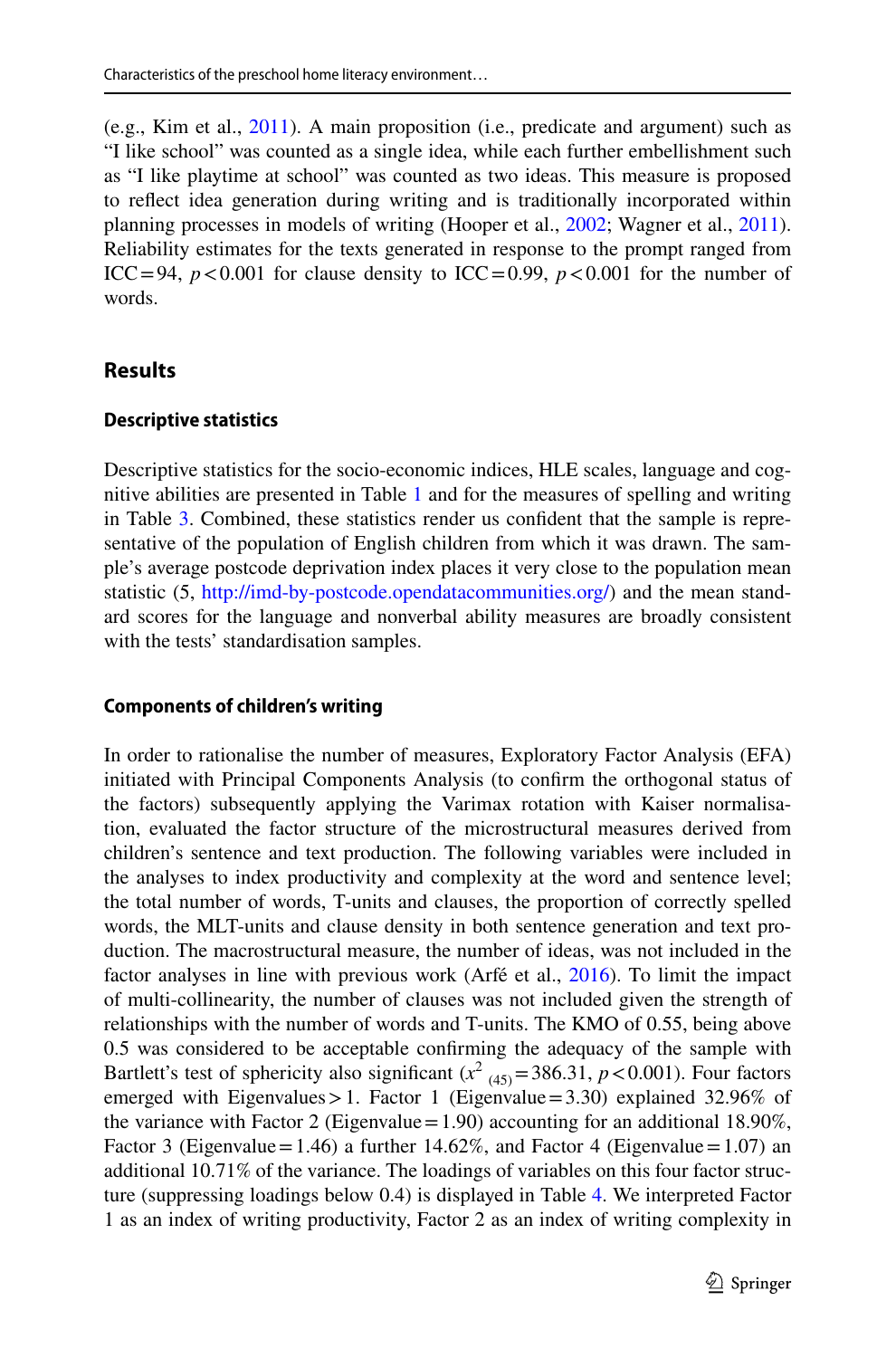| Item                  | Productivity fac-<br>tor loading | TP complexity<br>factor loading | Text spelling fac-<br>tor loading | SG complex-<br>ity factor<br>loading |
|-----------------------|----------------------------------|---------------------------------|-----------------------------------|--------------------------------------|
| TP. number of words   | .84                              |                                 |                                   |                                      |
| SG, number of words   | .81                              |                                 |                                   |                                      |
| TP. T-units           | .76                              |                                 |                                   |                                      |
| SG. T-units           | .70                              | $-.50$                          |                                   |                                      |
| TP. MLT-units         |                                  | .90                             |                                   |                                      |
| TP. clause density    |                                  | .88                             |                                   |                                      |
| SG. % spelled correct |                                  |                                 | .87                               |                                      |
| TP. % spelled correct |                                  |                                 | .85                               |                                      |
| SG. MLT-units         |                                  |                                 |                                   | .85                                  |
| SG. clause density    |                                  |                                 |                                   | .69                                  |

<span id="page-14-0"></span>**Table 4** Factor loadings for exploratory factor analysis using principal component analysis with varimax extraction of the indices of writing performance

SG, Sentence Generation; TP, Text Production; MLT-units, Mean Length of T-units

text production, Factor 3 as an index of spelling ability and Factor 4 as an index of writing complexity in sentence generation. This structure follows almost exactly that identifed by Arfé et al. [\(2016](#page-20-4)) except that the absence of accuracy measures (gender agreement being minimal in English) resulted in a factor of text spelling. Combined, the factors accounted for 77.24% of the variation in writing performance.

#### **Correlations**

First order correlation coefficients among the socio-economic indices, the HLE scales and book exposure, the language and nonverbal composites and the indices of writing are presented in Table [5](#page-15-0). Socio-economic indices bore little relation to the HLE or to the language and nonverbal composite scores. The only exception to this was a relationship between parental qualifcation and book exposure. We are therefore confdent that any efects related to the HLE, language and nonverbal abilities should not be interpreted as merely refecting the socio-economic status of the children's homes.

There were consistent diferences in the relationships between code- and meaning-related experiences and alphabet transcription, word spelling, and the number of ideas produced. Meaning-related experiences, indexed either by the reported frequency of such experiences or book exposure were not associated with these aspects of writing, whereas code-related experiences focusing on letter-sound interactions, although not the frequency of letter activities, were. Thus the categorisation of experiences in the HLE as focused on meaning or code provides traction in understanding the relationship between the HLE and writing skills. Furthermore, signifcant associations arose primarily at the sub-lexical and lexical levels and not the sentence or text levels. Measures of the productivity and complexity of children's sentences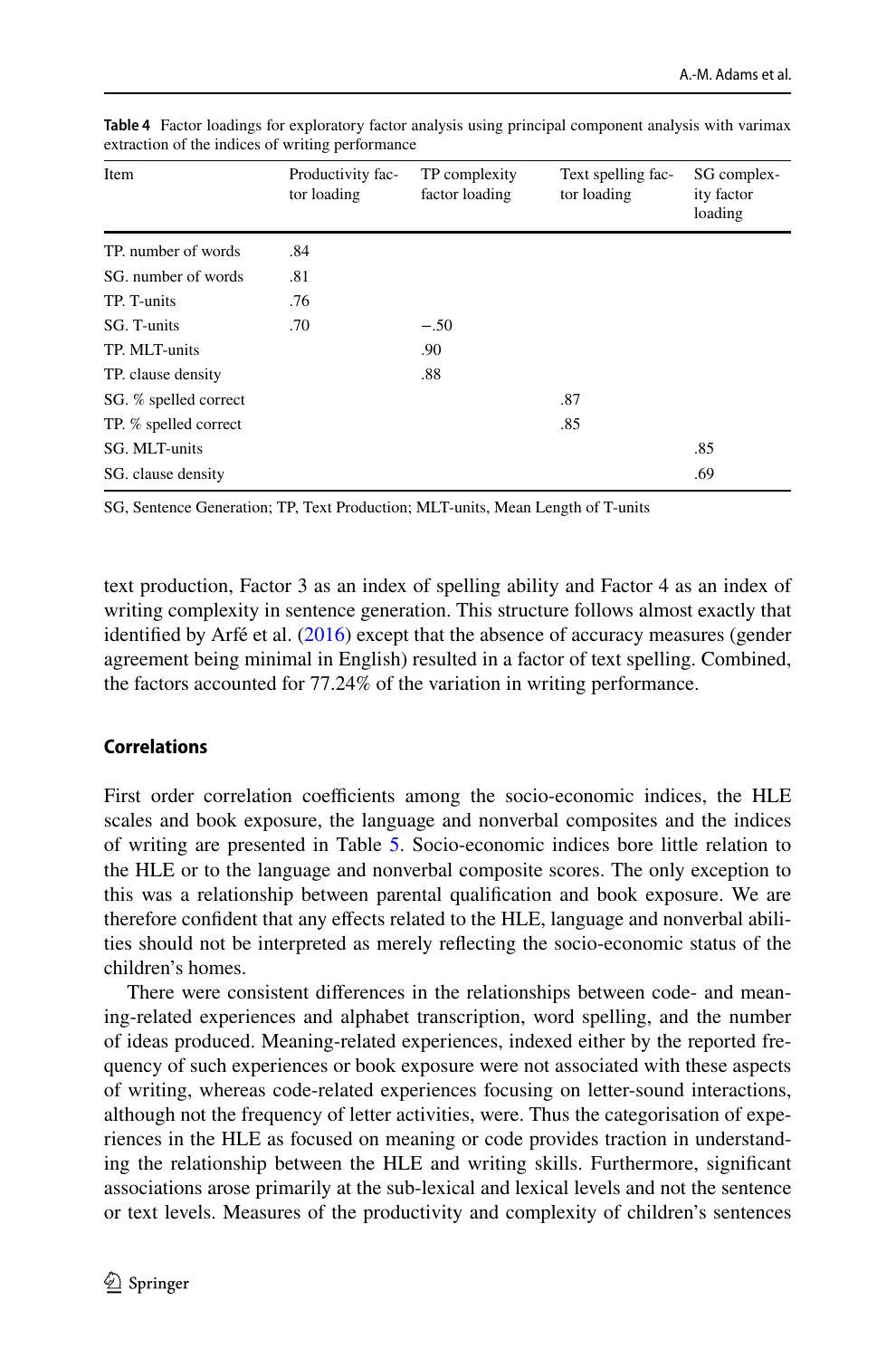| Table 5 Correlations among the                         |                    |                |                 | socio-economic indices, language and nonverbal composite scores, home literacy scales and indices of spelling and writing |                 |          |                |                 |                |                 |                 |                |                 |
|--------------------------------------------------------|--------------------|----------------|-----------------|---------------------------------------------------------------------------------------------------------------------------|-----------------|----------|----------------|-----------------|----------------|-----------------|-----------------|----------------|-----------------|
|                                                        |                    | 2              | 3               | 4                                                                                                                         | 5               | $\circ$  |                | $\overline{ }$  | ${}^{\circ}$   | $\circ$         | $\overline{a}$  | $\Xi$          | $\overline{c}$  |
| . Postcode Dep. $(T_1)$                                | I                  |                |                 |                                                                                                                           |                 |          |                |                 |                |                 |                 |                |                 |
| 2. Parental Qual. $(T_1)$                              | $47**$             | Ī              |                 |                                                                                                                           |                 |          |                |                 |                |                 |                 |                |                 |
| 3. Language ability $(\mathrm{T}_2)$                   | S                  | 65             |                 |                                                                                                                           |                 |          |                |                 |                |                 |                 |                |                 |
| i. Nonverbal ability $(\mathrm{T}_2)$                  | $\overline{\circ}$ | $\mathfrak{S}$ | $51**$          |                                                                                                                           |                 |          |                |                 |                |                 |                 |                |                 |
| 5. Letter activities $(T_1)$                           | $-0.2$             | $-16$          | $\frac{4}{3}$   | $\vec{a}$                                                                                                                 | Ī               |          |                |                 |                |                 |                 |                |                 |
| 6. Letter-sound Int. $(T_1)$                           | $\overline{4}$     | $\overline{0}$ | $29**$          | $\overline{1}$                                                                                                            |                 | $.73**$  |                |                 |                |                 |                 |                |                 |
| 7. Meaning-focused Exp. $(\mathrm{T_{i}})$             | $\overline{6}$     | 18             | $\overline{6}$  | S                                                                                                                         |                 | $.48***$ | $59**$         |                 |                |                 |                 |                |                 |
| 8. Book exposure $(T_1)$                               | 13                 | $23*$          | $\overline{5}$  | $\mathfrak{S}$                                                                                                            | $\tilde{q}$     |          | $23*$          | $\mathbf{22}^*$ |                |                 |                 |                |                 |
| 9. Alphabet transcription $(T_3)$                      | $26**$             | $\frac{16}{1}$ | $.22*$          | $\overline{1}$                                                                                                            | $\overline{C}$  |          | $25**$         | $\overline{0}$  | $-0.8$         |                 |                 |                |                 |
| 10. BAS Spelling ability $(\mathrm{T}_3)$              | $18*$              | $24**$         | $\ddot{\bm{4}}$ | $37**$                                                                                                                    | $\overline{17}$ |          | $28**$         | 08              | $\Omega$       | $45**$          |                 |                |                 |
| $11.$ SG. Total score $(\mathrm{T}_3)$                 | $\ddot{a}$         | $21*$          | $38***$         | $36**$                                                                                                                    | $\overline{15}$ |          | $\tilde{=}$    | 65              | 65             | $32**$          | 58**            |                |                 |
| 12. TP. Number of Ideas $(T_3)$                        | $3^*$              | $21*$          | $33***$         | $.20*$                                                                                                                    | $\overline{18}$ |          | $\ddot{a}$     | $\overline{6}$  | $\overline{6}$ | $40**$          | $.48***$        | $57***$        |                 |
| 13. Text Productivity $(T_3)$                          | 15                 | $\approx$      | $28*$           | $\overline{16}$                                                                                                           | $\equiv$        |          | $\overline{5}$ | $\tilde{q}$     | $\overline{a}$ | $\overline{c}$  | $.26*$          | $.67***$       | $.72***$        |
| 14. Text spelling $(T_3)$                              | $-0.2$             | $\Xi$          | $\ddot{30}^*$   | $\ddot{\ddot{\tau}}$                                                                                                      | $\overline{0}$  |          | $\equiv$       | $-12$           | $\equiv$       | $\overline{18}$ | $75***$         | $42**$         | 23              |
| 15. TP Complexity $(\Gamma_3)$                         | $-0.2$             | $\overline{0}$ | 13              | $27*$                                                                                                                     | $-0.3$          |          | Ξ              | $-5$            | $rac{5}{1}$    | 18              | $\overline{15}$ | $\overline{c}$ | $\overline{17}$ |
| 16. SG. Complexity $(T_3)$                             |                    | $\mathcal{S}$  | $-21$           | $-0.5$                                                                                                                    | $-13$           |          | وں۔<br>-       |                 | $\infty$       | $\overline{14}$ | $\mathcal{L}$   | $\approx$      | $\mathfrak{S}$  |
| Participants excluded pairwise, Ns shown in Tables 1 & |                    |                | 3               |                                                                                                                           |                 |          |                |                 |                |                 |                 |                |                 |

**Table 5** Correlations among the socio-economic indices, language and nonverbal composite scores, home literacy scales and indices of spelling and writing Ę د<br>ما  $\mathbf{r}$ rnverhal and<br>a من<br>^` mo the 9. Table 5 Correlations

Characteristics of the preschool home literacy environment…

Significant coefficients are represented in bold SG, Sentence Generation; TP, Text Production \**p*<.05, \*\**p*<.01. Cases were excluded pairwise

<span id="page-15-0"></span>Significant coefficients are represented in bold<br>SG, Sentence Generation; TP, Text Production<br> $*_{p} < .05$ ,  $**_{p} < .01$ . Cases were excluded pairwise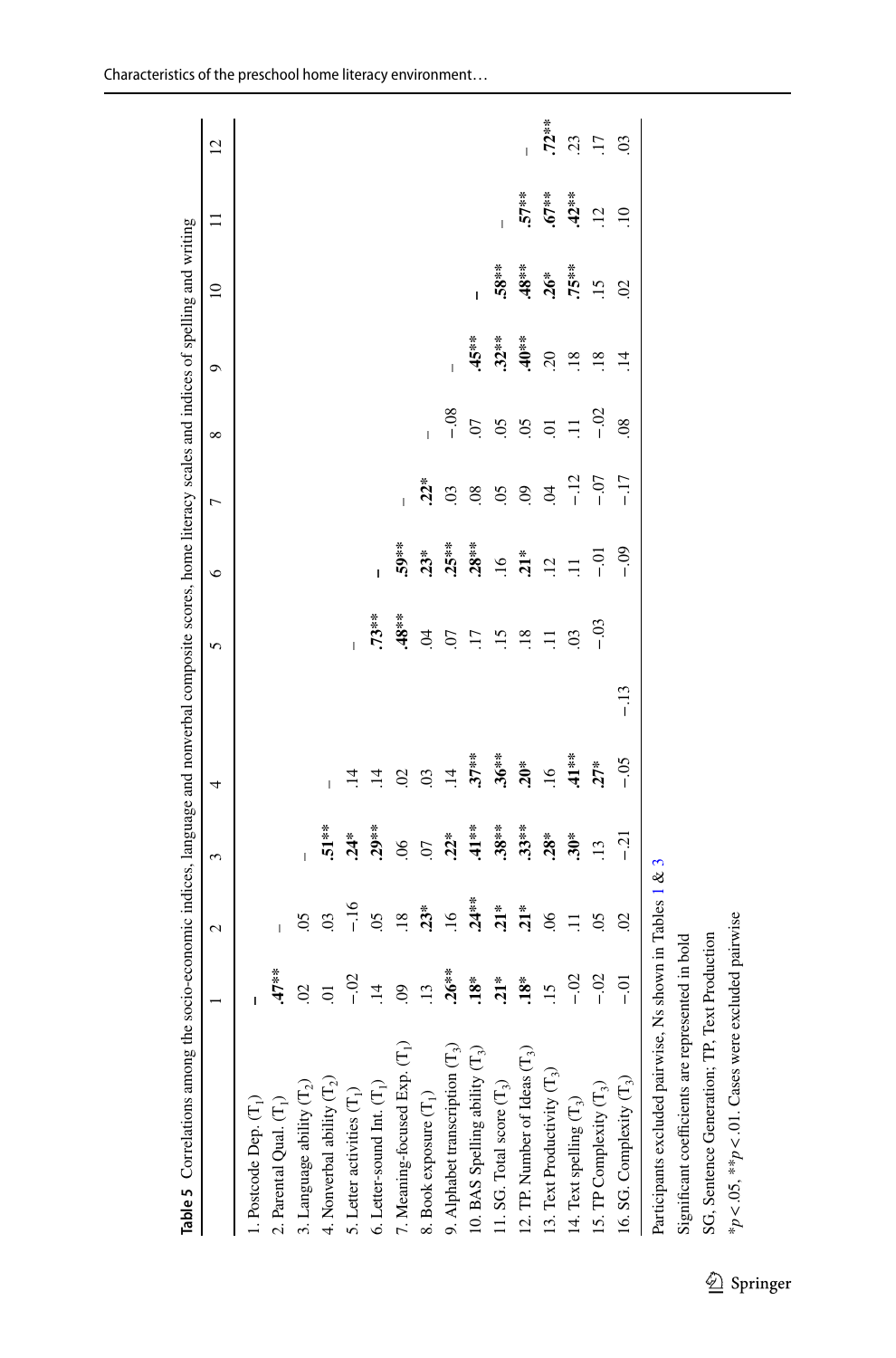and texts, or their translation skills indexed by sentence generation, were not related to HLE indices. In contrast, indices of the HLE bore signifcant associations with sub-lexical and lexical transcription skills. The one exception to this pattern was the signifcant association between the frequency of letter-sound interactions and the number of ideas included in the text.

#### **Multiple regressions**

The only index of the HLE which bore relationships with spelling and writing was the frequency of letter-sound interactions. Evaluation of research question four will therefore be addressed towards just this measure of the HLE.

Hierarchical multiple regressions explored whether letter-sound interactions predicted variation in spelling and writing independently of children's language and nonverbal abilities. Separate regressions were conducted for each of the variables that were associated with letter-sound interactions; alphabet transcription, word spelling, and the number of ideas in the extended texts as the outcome variables. The three predictors were entered into the regression in the order; nonverbal ability, language ability and letter-sound interactions. These regressions are summarised in Table [6.](#page-16-0)

Together, the preschool measures predicted a signifcant proportion (8.6%) of the variance in alphabet transcription,  $F(3,99) = 3.104$ ,  $p = 0.03$ . Neither language nor nonverbal ability individually were signifcant predictors. Notably however, when entered at the fnal step of the regression, the frequency of preschool parent–child interactions around letters and their sounds predicted signifcant, unique variance (3.7%) in alphabet transcription.

Together, all three predictors accounted for a large proportion (23.1%) of the variance in spelling,  $F(3, 99) = 9.885$ ,  $p < 0.001$ . Nonverbal ability (13.4%) and language ability (an additional 6.8%) both made a signifcant contribution. When entered at

| Predictor                             | $R^2$ | $R^2$ change | <b>SEB</b> | B    | T     | $\boldsymbol{p}$ |
|---------------------------------------|-------|--------------|------------|------|-------|------------------|
| Alphabet transcription                |       |              |            |      |       |                  |
| Step 1. nonverbal ability             | .019  | .019         | .381       | .137 | 1.394 | .166             |
| Step 2. language ability              | .049  | .030         | .390       | .200 | 1.766 | .081             |
| Step 3. HLE letter-sound interactions | .086  | .037         | .279       | .202 | 2.014 | .047             |
| Word spelling                         |       |              |            |      |       |                  |
| Step 1. nonverbal ability             | .134  | .134         | 4.062      | .366 | 3.948 | $-.001$          |
| Step 2. language ability              | .202  | .068         | 4.05       | .303 | 2.917 | .004             |
| Step 3. HLE letter-sound interactions | .231  | .029         | 2.905      | .178 | 1.928 | .057             |
| TP number of ideas                    |       |              |            |      |       |                  |
| Step 1. nonverbal ability             | .039  | .039         | .424       | .196 | 1.969 | .045             |
| Step 2. language ability              | .113  | .074         | .424       | .313 | 2.792 | .005             |
| Step 3. HLE letter-sound interactions | .115  | .002         | .307       | .128 | 1.279 | .647             |

<span id="page-16-0"></span>**Table 6** Hierarchical regression analyses predicting spelling and writing on the basis of nonverbal ability, language ability and the frequency of letter-sound interactions in the preschool HLE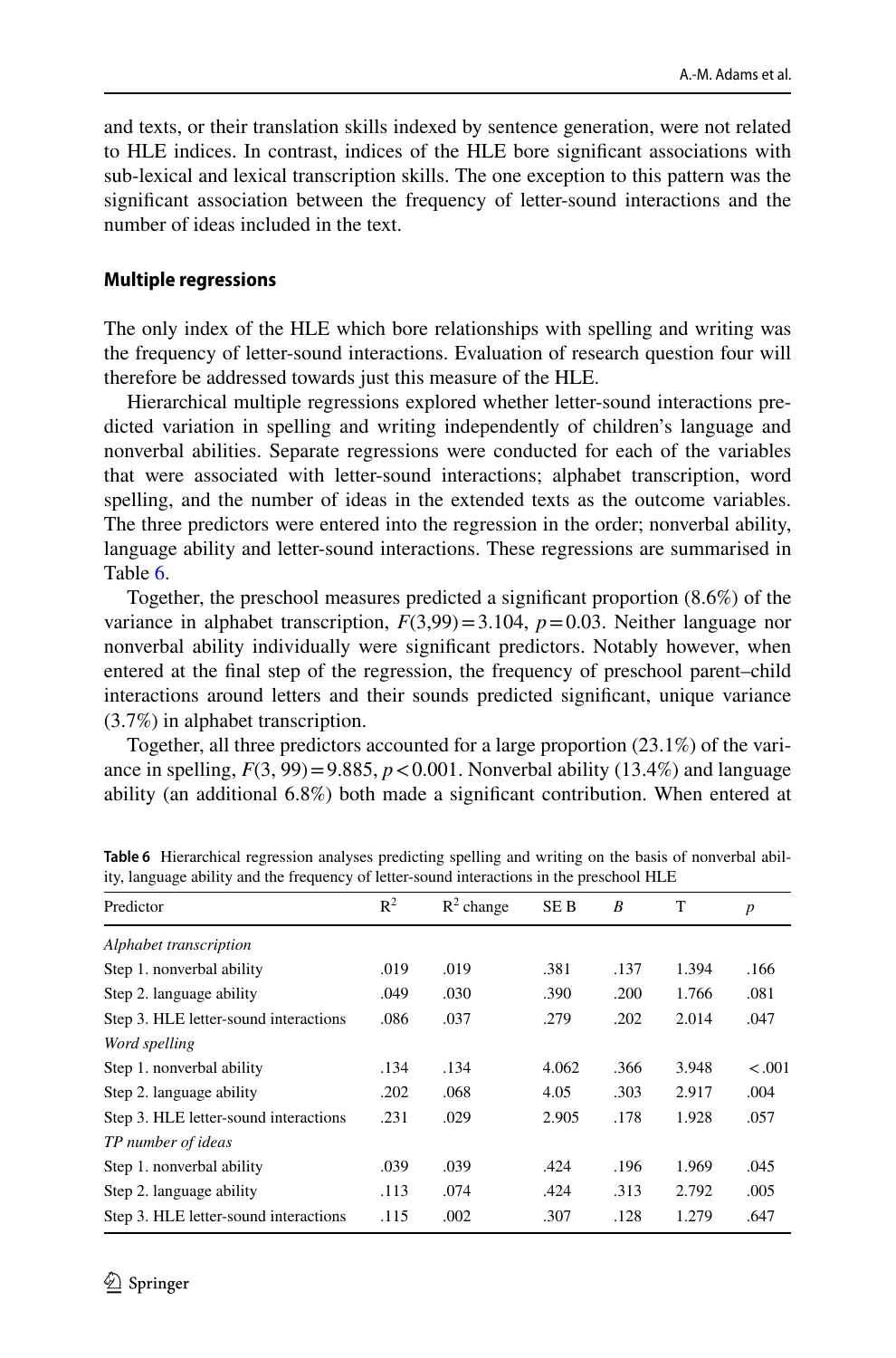the fnal step of the regression, letter-sound interactions predicted a further 2.9% of the variance, although this just failed to reach traditional levels of signifcance  $(p=0.057)$ .

Together the three predictors explained 11.5% of the variance in the number of ideas within the texts,  $F(3,99) = 4.303$ ,  $p = 0.007$ . The initial contribution of nonverbal ability (3.9%) was signifcant as was the additional variance contributed by language ability (7.4%) entered at step 2. Letter-sound interactions did not explain further signifcant variance when entered at the fnal step.

#### **Discussion**

The present study extended our understanding of the relationships between experiences in the preschool HLE and later spelling and writing skills. In response to our frst research question, we confrmed that some aspects of children's writing skills at the start of their third year of primary education were related to the frequency of certain home literacy experiences during the preschool period. Although other studies have examined relationships between the HLE and spelling or writing contemporaneously during preschool (Hofslundsengen et al., [2019;](#page-21-12) Puranik et al., [2018](#page-22-12)) or longitudinally during the school years (Guo et al., [2020](#page-21-11)), our study is the frst to present evidence of the relationship which spans the preschool to school period.

Our second question focused on the nature of the preschool HLE experiences. Building on the infuential distinction established in reading research (Hamilton et al., [2016;](#page-21-1) Sénéchal et al., [2017](#page-22-1)), we evaluated the relative importance of codeand meaning-related experiences. Consistent with evidence from reading (Hamilton et al., [2016](#page-21-1); Puglisi et al., [2017\)](#page-22-9) and spelling (Hood et al., [2008](#page-21-0)), diferential relationships were identifed between spelling and writing and code- and meaningrelated experiences. We identifed closer associations with the reported frequency of code-related experiences, specifcally parent–child interactions around letters and their sounds, than with meaning-related experiences and the objective measure of parents' familiarity with children's books. By surveying a broader range of coderelated experiences than is typical (e.g., Puglisi et al., [2017;](#page-22-9) Silinskas et al., [2020\)](#page-22-16), we were able to identify the type of code-related experiences that were most closely related to spelling and writing skills.

Our third research question extended previous research (Hofslundsengen et al., [2019](#page-21-12); Puranik et al., [2018\)](#page-22-12) through the systematic exploration of precise features of writing at the sub-lexical, lexical, sentence and text levels, adopting measures which directly refect processes specifed in models of writing. The fndings confrmed our prediction that code-related experiences would be more closely related to sublexical and lexical productive literacy skills, but not our prediction that meaningrelated experiences would be related to sentence and text level indices of writing performance. Given previous evidence of direct links between code-related experiences and children's knowledge of grapheme-phoneme correspondence (Martini & Sénéchal,  $2012$ ; Stephenson et al.,  $2008$ ), we might propose that the association between letter-sound interactions and transcription skills may refect a role for this aspect of the preschool HLE in supporting understanding of the alphabetic principle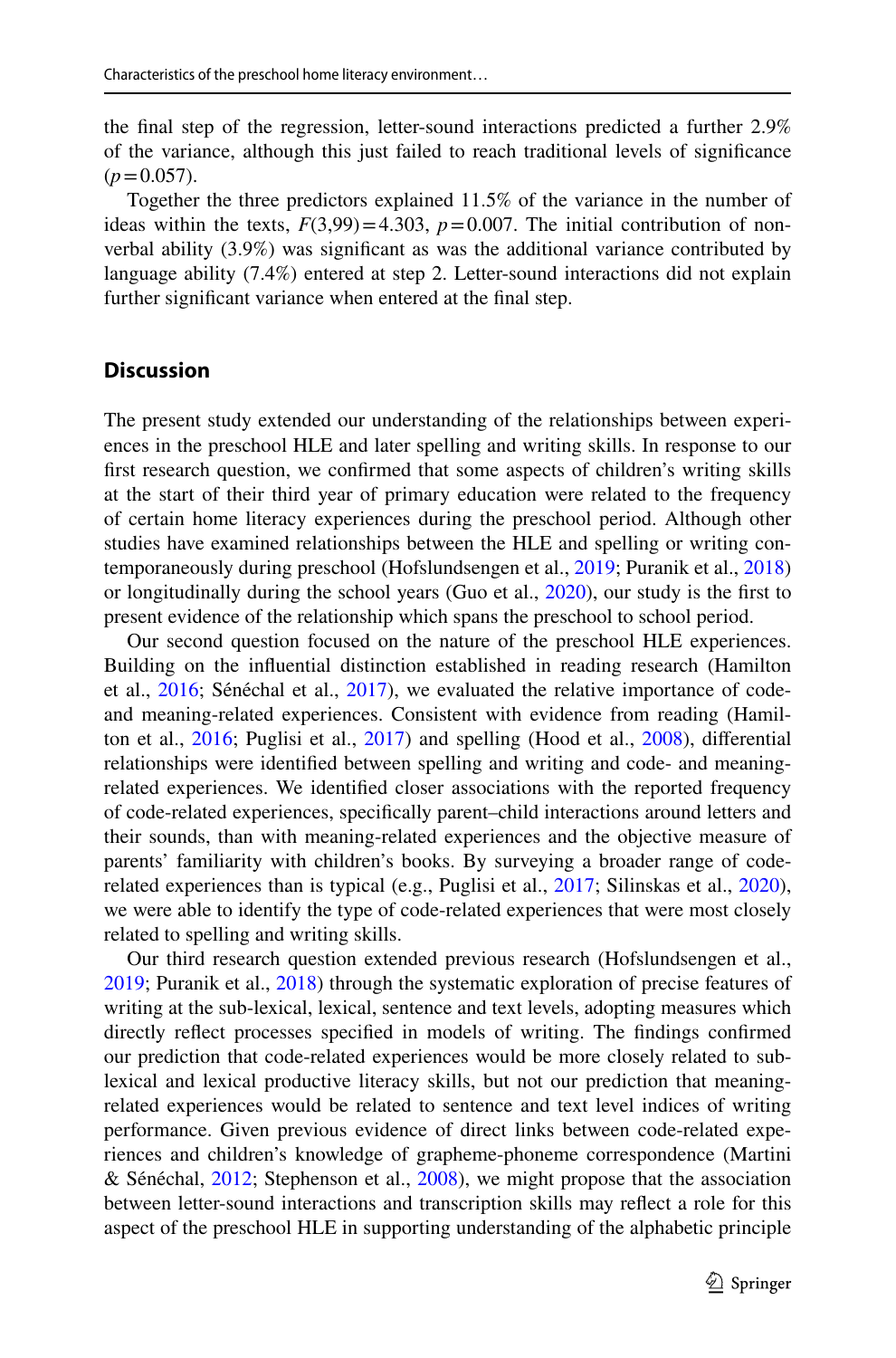underpinning the development of transcription skills (McBride-Chang & Ho., [2005\)](#page-22-17). The absence of a relationship with text spelling may appear to be at odds with this account. However, there is evidence that spelling individual words to dictation may be reliant upon diferent cognitive processes than those supporting spelling accuracy during text construction (Adams & Simmons, [2019](#page-20-11); Harrison et al., [2016](#page-21-17)). The lack of a relationship between meaning-related aspects of the HLE and sentence and text level writing was unexpected given associations between such experiences and skills underpinning reading comprehension (Hood et al., [2008](#page-21-0); Manolitsis et al., [2013\)](#page-21-2). One explanation may be that for these novice writers, the exigencies of transcription may simply consume cognitive resources to the extent that few remain available to support idea generation or translation processes which enable the refnement of syntactic expression (Berninger & Winn, [2006;](#page-20-1) McCutchen, [2000\)](#page-22-18). This account may also explain the relationship between letter-sound interactions and the number of ideas included in the texts, with weaker transcription abilities constraining the quality of writing (Kim et al., [2011](#page-21-5)), although it should be noted that this association did not withstand controlling for language and nonverbal abilities. The meta-analysis of Kent and Wanzek [\(2016](#page-21-18)) confrmed the crucial role of transcription processes in writing development, noting the infuence extended throughout the school years. Whether any advantage in transcription skills, associated with a HLE with more frequent parent–child interactions around letters and their sounds, delivers benefts for translational processes later in writing development, including also the investigation of a wider array of more naturalistic writing tasks, should be the focus of future research. This question should be addressed in the light of the diminishing processing capacity demands of transcription and translation skills with increasing writing mastery, as suggested by the not-so-simple view of writing (Berninger & Swanson, [1994](#page-20-12); Berninger & Winn, [2006](#page-20-1)).

The close associations between writing development and both oral language and nonverbal skills (Olinghouse & Leaird, [2008](#page-22-6); Salas & Silvente, [2020\)](#page-22-7), impelled our fnal research question to determine whether any observed relationships between spelling and writing and the HLE were independent of these aspects. We were able to conclude that the relationships between the frequency of letter-sound interactions and later transcription skills are independent of children's language and nonverbal abilities, certainly in the case of handwriting fuency and possibly in the case of word spelling where the relationship just missed conventional levels of signifcance.

#### **Limitations and future research directions**

Inconsistencies in the construal and measurement of the HLE (e.g., framing the experience as didactic or more informal exposure and characterising the content as code- or meaning-related) complicates the interpretation of fndings and any attempts to address such ambiguities should be welcomed (c.f., Krijnen et al., [2020\)](#page-21-3). Moreover, whilst it may be tempting to conclude that earlier preschool skills have a causal infuence on later writing, this interpretation cannot be unambiguously upheld by the current data. Any relationships may be bi-directional with parents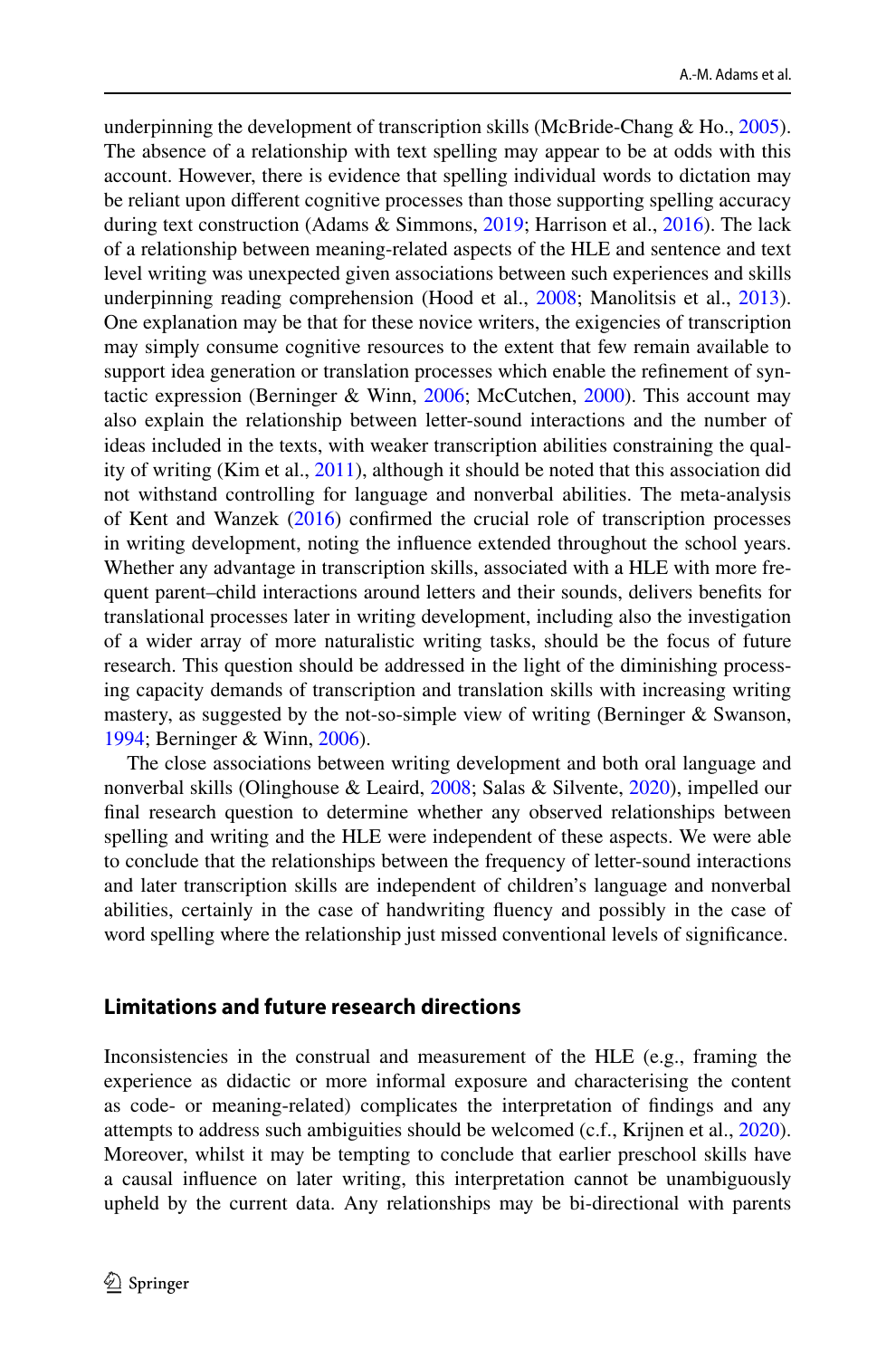altering home experiences in accordance with children's skill levels (Inoue et al., [2018](#page-21-13); Kim, [2009](#page-21-19)).

Intervention studies are required to evaluate any causal impact of the HLE on the development of spelling and writing. The current fndings suggest that benefcial efects may accompany informal interactions around letters and their sounds which are integrated into everyday activities (e.g., spotting letters in environmental print). Interventions based on such activities may be welcomed more favourably than formal, didactic activities, especially by parents who are less willing or less confdent in their abilities to take on a teaching role in the home (Stipek et al., [1992\)](#page-22-19). Careful construction of intervention characteristics would allow direct contrasts to be made. For example, comparing the promotion of meaning- or code-related experiences and contrasting the manner of engagement (e.g., comparing didactic experiences with playful exposure within everyday activities).

## **Conclusions**

The present fndings have important implications for our understanding of the nature of interactions in the preschool home that may be infuential in the development of spelling and writing. They raise the possibility that a preschool HLE, rich in parent–child interactions focusing on the code that connects spoken and written language, may be more beneficial for the development of transcription skills than activities centred on letters alone or the extent of their exposure to books and the frequency of literacy experiences focused around meaning. Furthermore, the breadth of HLE activities we assessed suggests that exposure to the codes of written language during everyday activities may be as benefcial as the more didactic code-related experiences highlighted in previous research (Guo et al., [2020;](#page-21-11) Puranik et al., [2018](#page-22-12)). Highlighting the potential benefts of integrating informal code-related experiences into pre-schoolers' everyday activities, without a label of teaching, may ultimately enable the more successful promotion of a richer HLE to a broader array of families (DeBaryshe et al., [2000;](#page-20-13) Weigel et al., [2006](#page-23-3)).

**Supplementary Information** The online version contains supplementary material available at. [https://doi.](https://doi.org/10.1007/s11145-021-10133-w) [org/10.1007/s11145-021-10133-w](https://doi.org/10.1007/s11145-021-10133-w).

**Acknowledgements** Our most sincere gratitude is extended to the children, parents, nursery workers and teachers who gave so consistently and enthusiastically of their time whilst participating in this research.

Funding This project was funded by the Nuffield Foundation, but the views expressed are those of the authors and not necessarily those of the Foundation. Grant Reference: EYP/42410.

**Availability of data and material** The Home Learning Environment Scale is available on request through the Liverpool Early Number Skills Research Team.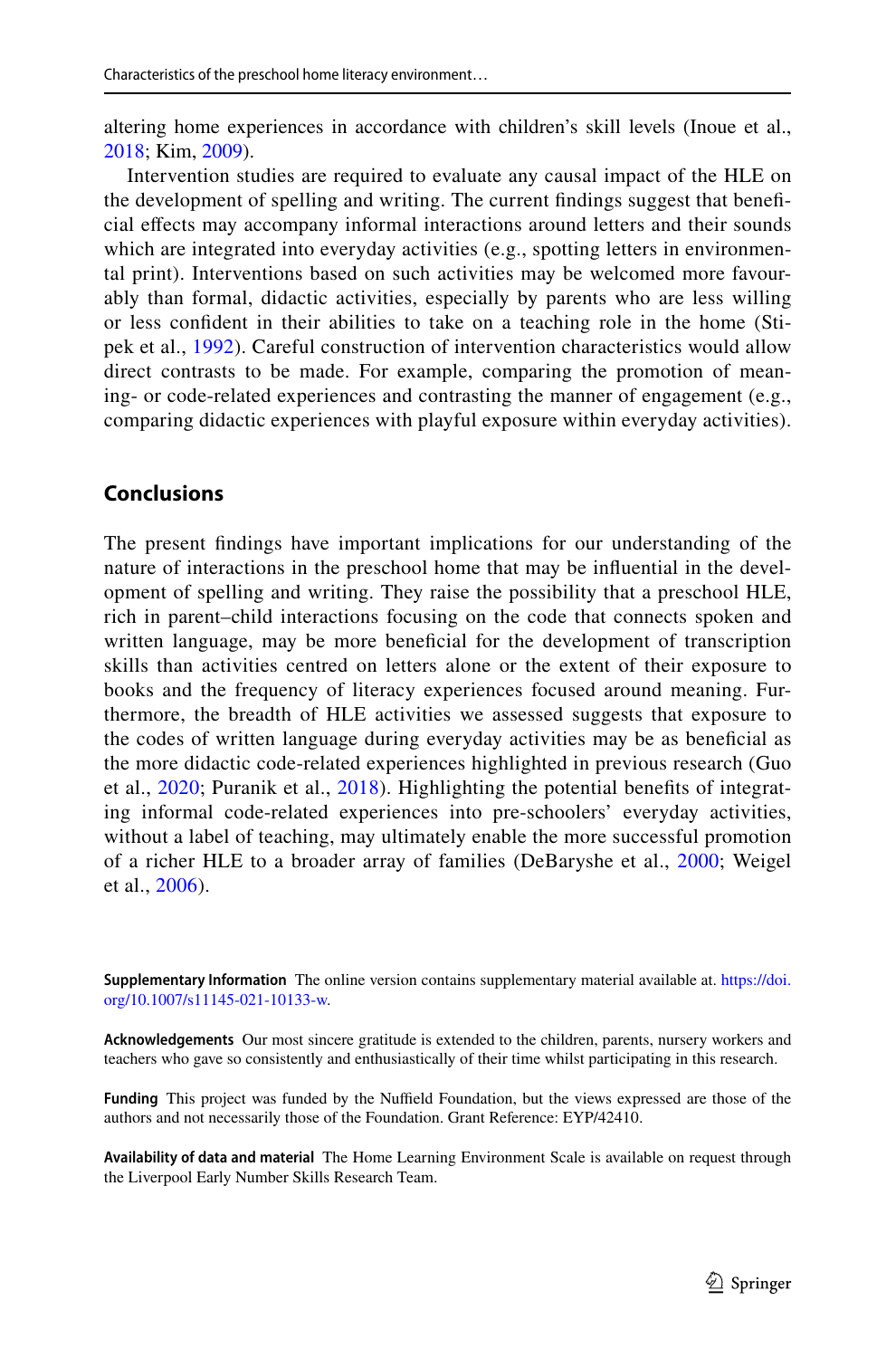#### **Compliance with ethical standards**

**Conficts of interest** The authors declare no conficts of interest.

**Open Access** This article is licensed under a Creative Commons Attribution 4.0 International License, which permits use, sharing, adaptation, distribution and reproduction in any medium or format, as long as you give appropriate credit to the original author(s) and the source, provide a link to the Creative Commons licence, and indicate if changes were made. The images or other third party material in this article are included in the article's Creative Commons licence, unless indicated otherwise in a credit line to the material. If material is not included in the article's Creative Commons licence and your intended use is not permitted by statutory regulation or exceeds the permitted use, you will need to obtain permission directly from the copyright holder. To view a copy of this licence, visit [http://creativecommons.org/licen](http://creativecommons.org/licenses/by/4.0/) [ses/by/4.0/](http://creativecommons.org/licenses/by/4.0/).

# **References**

- <span id="page-20-11"></span>Adams, A.-M., & Simmons, F. (2019). Exploring individual and gender diferences in early writing performance. *Reading and Writing: An Interdisciplinary Journal, 32,* 235–263. [https://doi.org/10.1007/](https://doi.org/10.1007/s11145-018-9859-0) [s11145-018-9859-0](https://doi.org/10.1007/s11145-018-9859-0)
- <span id="page-20-7"></span>Adams, A.-M., Simmons, F., & Willis, C. (2015). Exploring relationships between working memory and writing: individual diferences associated with gender. *Learning and Individual Diferences, 40,* 101–107.<https://doi.org/10.1016/j.lindif.2015.04.011>
- <span id="page-20-6"></span>Aram, D., Korat, O., & Hassunah-Arafatet, S. (2013). The contribution of early home literacy activities to frst grade reading and writing achievements in Arabic. *Reading and Writing: An Interdisciplinary Journal, 26,* 1517–1536.<https://doi.org/10.1007/s11145-013-9430-y>
- Aram, D., & Levin, I. (2001). Mother–child joint writing in low SES: sociocultural factors, maternal mediation and emergent literacy. *Cognitive Development, 16,* 831–852.
- <span id="page-20-4"></span>Arfé, B., Dockrell, J., & De Bernardi, B. (2016). The efect of language specifc factors on early written composition: the role of spelling, oral language and text generation skills in a shallow orthography. *Reading and Writing: An Interdisciplinary Journal, 29,* 501–527.
- <span id="page-20-12"></span>Berninger, V. W. & Swanson, H. L. (1994). Modifying Hayes and Flower's model of skilled writing to explain beginning and developing writing. In: E. C. Butterfeld (Ed.), *Children's writing: Toward a process theory of the development of skilled writing.* JAI Press, Greenwich.
- <span id="page-20-1"></span>Berninger, V. W., & Winn, W. (2006). Implications of advancements in brain research and technology for writing development, writing instruction, and educational evolution. In C. A. MacArthur, S. Graham, & J. Fitzgerald (Eds.), *Handbook of writing research* (pp. 96–114). Guilford Press.
- <span id="page-20-2"></span>Berninger, V., Yates, C., Cartwright, A., Rutberg, J., Remy, E., & Abbott, R. (1992). Lower-level developmental skills in beginning writing. *Reading and Writing: An Interdisciplinary Journal, 4*(3), 257– 280.<https://doi.org/10.1007/bf01027151>
- <span id="page-20-0"></span>De Jong, P. F., & Leseman, P. M. (2001). Lasting efects of home literacy on reading achievement in school. *Journal of School Psychology, 39*(5), 389–414.
- <span id="page-20-13"></span>DeBaryshe, B. D., Binder, J. C., & Buell, M. J. (2000). Mothers' implicit theories of early literacy instruction: Implications for children's reading and writing. *Early Child Development and Care, 160*(1), 119–131.<https://doi.org/10.1080/0030443001600111>
- <span id="page-20-8"></span>Dockrell, J. E., Connelly, V., & Arfé, B. (2019). Struggling writers in elementary school: capturing drivers of performance. *Learning and Instruction, 60,* 75–84.
- <span id="page-20-9"></span>Dodd, B., Crosbie, S., MacIntosh, B., Teitzel, T., & Ozanne, A. (2000). *Preschool and primary inventory of phonological awareness (PIPA).* Psychological Corporation.
- <span id="page-20-3"></span>Drijbooms, E., Groen, M. A., & Verhoeven, L. (2015). The contribution of executive functions to narrative writing in fourth grade children. *Reading and Writing: An Interdisciplinary Journal, 28,* 989– 1011.<https://doi.org/10.1007/s11145-015-9558-z>
- <span id="page-20-5"></span>Drouin, M., & Harmon, J. (2009). Name writing and letter knowledge in preschoolers: incongruities in skills and the usefulness of name writing as a developmental indicator. *Early Childhood Research Quarterly, 24,* 263–270.
- <span id="page-20-10"></span>Elliot, C. D., & Smith, P. (2011). *British Ability Scales—Third Edition (BAS-3)*. GL Assessment.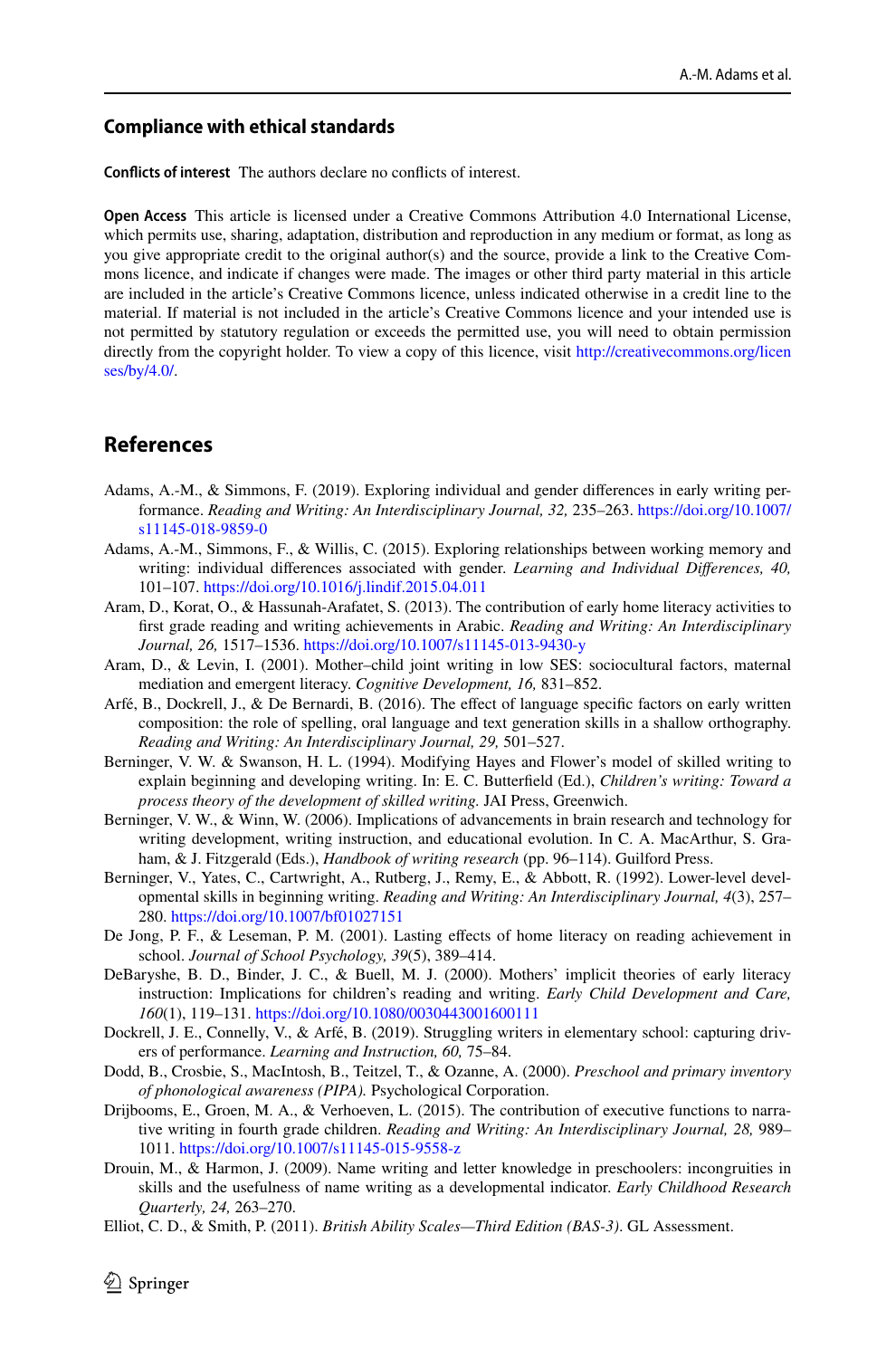- <span id="page-21-10"></span>Gerde, H. K., Skibbe, L. E., Bowles, R. P., & Martoccio, T. L. (2012). Child and home predictors of children's name writing. *Child Development Research*. <https://doi.org/10.1155/2012/748532>
- <span id="page-21-6"></span>Gough, P. B., & Tunmer, W. E. (1986). Decoding, reading and reading disability. *Remedial and Special Education, 7,* 6–10.
- <span id="page-21-11"></span>Guo, Y., Puranik, C., Kelcey, C., Sun, J., Schneider Dinnesen, M., & Breit-Smith, A. (2020). The role of home literacy practices in kindergarten children's early writing development: a one-year longitudinal study. *Early Education and Development*.<https://doi.org/10.1080/10409289.2020.1746618>
- <span id="page-21-1"></span>Hamilton, L. G., Hayiou-Thomas, M. E., Hulme, C., & Snowling, M. J. (2016). The home literacy environment as a predictor of the early literacy development of children at family-risk of dyslexia. *Scientifc Studies of Reading, 20*(5), 401–419.<https://doi.org/10.1080/10888438.2016.1213266>
- <span id="page-21-17"></span>Harrison, G. L., Goegan, L. D., Jalbert, R., McManus, K., Sinclair, K., & Spurling, J. (2016). Predictors of spelling and writing skills in frst-and second-language learners. *Reading and Writing: An Interdisciplinary Journal, 29*(1), 69–89. <https://doi.org/10.1007/s11145-015-9580-1>
- <span id="page-21-12"></span>Hofslundsengen, H., Gustafsson, J.-E., & Eriksen-Hagtvet, B. (2019). Contributions of the home literacy environment and underlying language skills to preschool invented writing. *Scandinavian Journal of Educational Research, 63*(5), 653–669. <https://doi.org/10.1080/00313831.2017.1420686>
- <span id="page-21-0"></span>Hood, M., Conlon, E., & Andrews, G. (2008). Preschool home literacy practices and children's literacy development: a longitudinal analysis. *Journal of Educational Psychology, 100*(2), 252. [https://doi.org/](https://doi.org/10.1037/0022-0663.100.2.252) [10.1037/0022-0663.100.2.252](https://doi.org/10.1037/0022-0663.100.2.252)
- <span id="page-21-16"></span>Hooper, S. R., Swartz, C. W., Wakely, M. B., de Kruif, R. E., & Montgomery, J. W. (2002). Executive functions in elementary school children with and without problems in written expression. *Journal of Learning Disabilities, 35*(1), 57–68.<https://doi.org/10.1177/002221940203500105>
- <span id="page-21-15"></span>Hunt, K. W. (1965). *Grammatical structure written at three grade levels* (p. 3). National Council of Teachers of English, Research Report No.
- <span id="page-21-13"></span>Inoue, T., Georgiou, G. K., Muroya, N., Maekawa, H., & Parrila, R. (2018). Can earlier literacy skills have a negative impact on future home literacy activities? Evidence from Japanese. *Journal of Research in Reading, 41,* 159–175.<https://doi.org/10.1111/1467-9817.12109>
- <span id="page-21-7"></span>Juel, C. (1988). Learning to read and write: A longitudinal study of 54 children from 1st through 4th grades. *Journal of Educational Psychology, 80*(4), 437–447. <https://doi.org/10.1037/0022-0663.80.4.437>
- <span id="page-21-18"></span>Kent, S. C., & Wanzek, J. (2016). The relationship between component skills and writing quality and production across developmental levels: a meta-analysis of the last 25 years. *Review of Educational Research, 86*(2), 570–601.
- <span id="page-21-4"></span>Kent, S., Wanzek, J., Petscher, Y., Al, O. S., & Kim, Y.-S. (2014). Writing fuency and quality in kindergarten and frst grade: the role of attention, reading transcription and oral language. *Reading and Writing: An Interdisciplinary Journal, 27*(7), 1163–1188.<https://doi.org/10.1044/1092-4388>
- <span id="page-21-19"></span>Kim, Y.-S. (2009). The relationship between home literacy practices and developmental trajectories of emergent literacy and conventional literacy skills for Korean children. *Reading and Writing: An Interdisciplinary Journal, 22,* 57–84.<https://doi.org/10.1007/s11145-007-9103-9>
- Kim, Y.-S., AlOtaiba, S., Folsom, J. S., Greulich, L., & Puranik, C. (2014). Evaluating the dimensionality of frst-grade written composition. *Journal of Speech, Language, and Hearing Research, 57*(1), 199–211. [https://doi.org/10.1044/1092-4388\(2014/12-01.52](https://doi.org/10.1044/1092-4388(2014/12-01.52)
- <span id="page-21-5"></span>Kim, Y.-S., AlOtaiba, S., Puranik, C., Folsom, J. S., Greulich, L., & Wagner, R. K. (2011). Componential skills of beginning writing: an exploratory study. *Learning and Individual Diferences, 21*(5), 517–525. <https://doi.org/10.1016/j.lindf.2011.06.004>
- <span id="page-21-8"></span>Kim, Y.-S., AlOtaiba, S., Wanzek, J., & Gatlin, B. (2015). Toward an understanding of dimensions, predictors, and the gender gap in written composition. *Journal of Educational Psychology, 107*(1), 79. [https://](https://doi.org/10.1037/a0037210) [doi.org/10.1037/a0037210](https://doi.org/10.1037/a0037210)
- <span id="page-21-14"></span>Kochanska, G., Murray, K. T., & Harlan, E. T. (2000). Efortful control in early childhood: Continuity and change, antecedents, and implications for social development. *Developmental Psychology, 36*(2), 220– 232.<https://doi.org/10.1037/0012-1649.36.2.220>
- <span id="page-21-3"></span>Krijnen, E., Van Steensel, R., Meeuwisse, M., Jongerling, J., & Severiens, S. (2020). Exploring a refned model of home literacy activities and associations with children's emergent literacy skills. *Reading and Writing: An Interdisciplinary Journal, 33*(1), 207–238. <https://doi.org/10.1007/s11145-019-09957-4>
- <span id="page-21-9"></span>Mackie, C. J., Dockrell, J., & Lindsay, G. (2013). An evaluation of the written texts of children with SLI: The contribution of oral language, reading and phonological short-term memory. *Reading and Writing: An Interdisciplinary Journal, 26*(6), 865–888.<https://doi.org/10.1007/s11145-012-9396-1>
- <span id="page-21-2"></span>Manolitsis, G., Georgiou, G. K., & Tziraki, N. (2013). Examining the effects of home literacy and numeracy environment on early reading and math acquisition. *Early Childhood Research Quarterly, 28,* 692–703.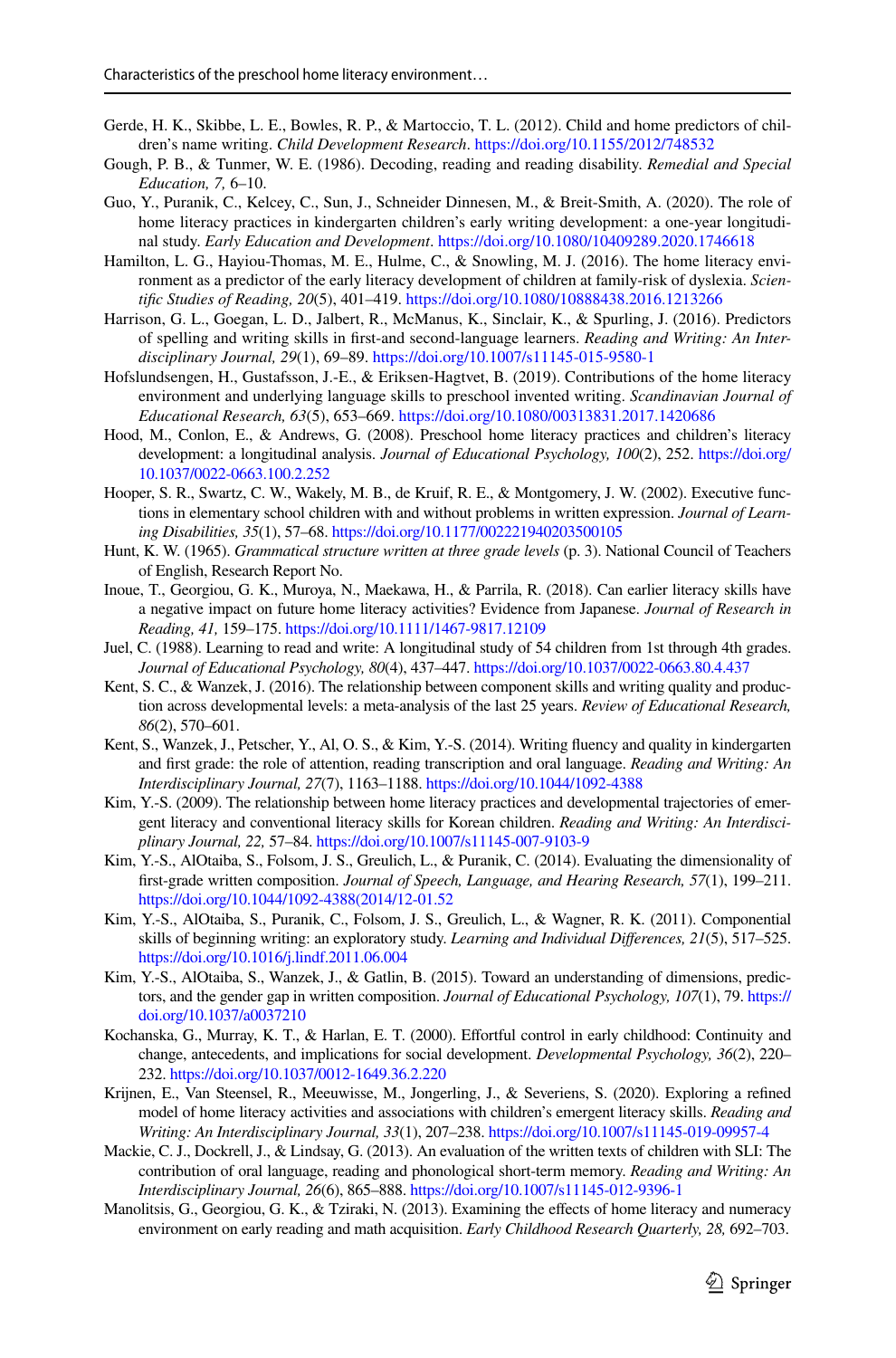- <span id="page-22-3"></span>Martini, F., & Sénéchal, M. (2012). Learning literacy skills at home: parent teaching, expectations, and child interest. *Canadian Journal of Behavioural Science/Revue Canadienne des Sciences du Comportement, 44*(3), 210.<https://doi.org/10.1037/a0026758>
- <span id="page-22-17"></span>McBride-Chang, C., & Ho, C. S. (2005). Predictors of beginning reading in Chinese and English: A 2-year longitudinal study of Chinese kindergartners. *Scientifc Studies of Reading, 9,* 117–144. [https://doi.org/](https://doi.org/10.1207/s1532799xssr0902) [10.1207/s1532799xssr0902](https://doi.org/10.1207/s1532799xssr0902)
- <span id="page-22-18"></span>McCutchen, D. (2000). Knowledge, processing, and working memory: implications for a theory of writing. *Educational Psychologist, 35*(1), 13–23. [https://doi.org/10.1207/S1532698EP3501\\_3](https://doi.org/10.1207/S1532698EP3501_3)
- <span id="page-22-0"></span>Niklas, F., & Schneider, W. (2017). Intervention in the home literacy environment and kindergarten children's vocabulary and phonological awareness. *Reading and Writing: An Interdisciplinary Journal, 33,* 877–905.<https://doi.org/10.1007/s11145-019-09979-y>
- <span id="page-22-6"></span>Olinghouse, N. G., & Leaird, J. T. (2008). The relationship between measures of vocabulary and narrative writing quality in second and fourth-grade students. *Reading and Writing: An Interdisciplinary Journal, 22,* 545–565. <https://doi.org/10.1007/s11145-008-9124-z>
- <span id="page-22-9"></span>Puglisi, M. L., Hulme, C., Hamilton, L. G., & Snowling, M. J. (2017). The home literacy environment is a correlate, but perhaps not a cause, of variations in children's language and literacy development. *Scientifc Studies of Reading, 21*(6), 498–514. <https://doi.org/10.1080/10888438.2017.1346660>
- <span id="page-22-8"></span>Puranik, C. S., Lombardino, L. J., & Altmann, L. J. P. (2008). Assessing the microstructure of written language using a retelling paradigm. *American Journal of Speech-Language Pathology, 17*(2), 107–120.
- <span id="page-22-11"></span>Puranik, C., & Lonigan, C. (2012). Name-writing proficiency, not length of name, is associated with preschool children's emergent literacy skills. *Early Childhood Research Quarterly, 27*(2), 284–294.
- <span id="page-22-12"></span>Puranik, C., Phillips, B. M., Lonigan, C., & Gibson, E. (2018). Home literacy practices and preschool children's emergent writing skills: an initial investigation. *Early Childhood Research Quarterly, 42,* 228–238.
- <span id="page-22-7"></span>Salas, N., & Silvente, S. (2020). The role of executive functions and transcription skills in writing: a crosssectional study across 7 years of schooling. *Reading and Writing: An Interdisciplinary Journal, 33,* 877–905.<https://doi.org/10.1007/s11145-019-09979-y>
- <span id="page-22-4"></span>Sénéchal, M. (2006). Testing the home literacy model: parent involvement in kindergarten is diferentially related to grade 4 reading comprehension, fuency, spelling, and reading for pleasure. *Scientifc Studies of Reading, 10*(1), 59–87. [https://doi.org/10.1207/s1532799xssr1001\\_4](https://doi.org/10.1207/s1532799xssr1001_4)
- <span id="page-22-2"></span>Sénéchal, M., & LeFevre, J.-A. (2002). Parental involvement in the development of children's reading skill: a fve-year longitudinal study. *Child Development, 73*(2), 445–460. [https://doi.org/10.1111/1467-8624.](https://doi.org/10.1111/1467-8624.00417) [00417](https://doi.org/10.1111/1467-8624.00417)
- <span id="page-22-10"></span>Sénéchal, M., LeFevre, J.-A., Thomas, E. M., & Daley, K. E. (1998). Diferential efects of home literacy experiences on the development of oral and written language. *Reading Research Quarterly, 33*(1), 96–116.
- <span id="page-22-1"></span>Sénéchal, M., Whissell, J., & Bildfell, A. (2017). Starting from home: home literacy practices that make a diference. In: K. Cain, D. L. Compton, & R. K. Parrila (Eds.) *Theories of reading development*. Doi:<https://doi.org/10.1075/swll.15.22sen>
- <span id="page-22-16"></span>Silinskas, G., Torppa, M., Lerkkanen, M. K., & Nurmi, J. E. (2020). The home literacy model in a highly transparent orthography. *School Efectiveness and School Improvement, 31*(1), 80–101. [https://doi.org/](https://doi.org/10.1080/09243453.2019.1642213) [10.1080/09243453.2019.1642213](https://doi.org/10.1080/09243453.2019.1642213)
- <span id="page-22-5"></span>Skwarchuk, S. L., Sowinski, C., & LeFevre, J.-A. (2014). Formal and informal home learning activities in relation to children's early numeracy and literacy skills: the development of a home numeracy model. *Journal of Experimental Child Psychology, 121,* 63–84. <https://doi.org/10.1016/j.jecp.2013.11.006>
- <span id="page-22-14"></span>Soto-Calvo, E., Simmons, F. R., Adams, A., Francis, H. N., & Giofrè, D. (2020a). Pre-schoolers home numeracy and home literacy experiences and their relationships with early number skills: evidence from a UK study. *Early Education and Development*, *31*, 113–136. [https://doi.org/10.1080/10409289.](https://doi.org/10.1080/10409289.2019.1617012) [2019.1617012.](https://doi.org/10.1080/10409289.2019.1617012)
- <span id="page-22-15"></span>Soto-Calvo, E., Simmons, F., Adams, A., Francis, H., Patel, H., & Giofrè, D. (2020b). Identifying the preschool home learning experiences that predict early number skills: evidence from a longitudinal study. *Early Childhood Research Quarterly*, *53*, 314–328. [https://doi.org/10.1016/j.ecresq.2020.04.004.](https://doi.org/10.1016/j.ecresq.2020.04.004)
- <span id="page-22-13"></span>Stephenson, K. A., Parrila, R. K., Georgiou, G. K., & Kirby, J. R. (2008). Efects of home literacy, parents' beliefs, and children's task-focused behavior on emergent literacy and word reading skills. *Scientifc Studies of Reading, 12*(1), 24–50.<https://doi.org/10.1080/10888430701746864>
- <span id="page-22-19"></span>Stipek, D., Milburn, S., Clements, D., & Daniels, D. H. (1992). Parents' beliefs about appropriate education for young children. *Journal of Applied Developmental Psychology, 13,* 293–310.